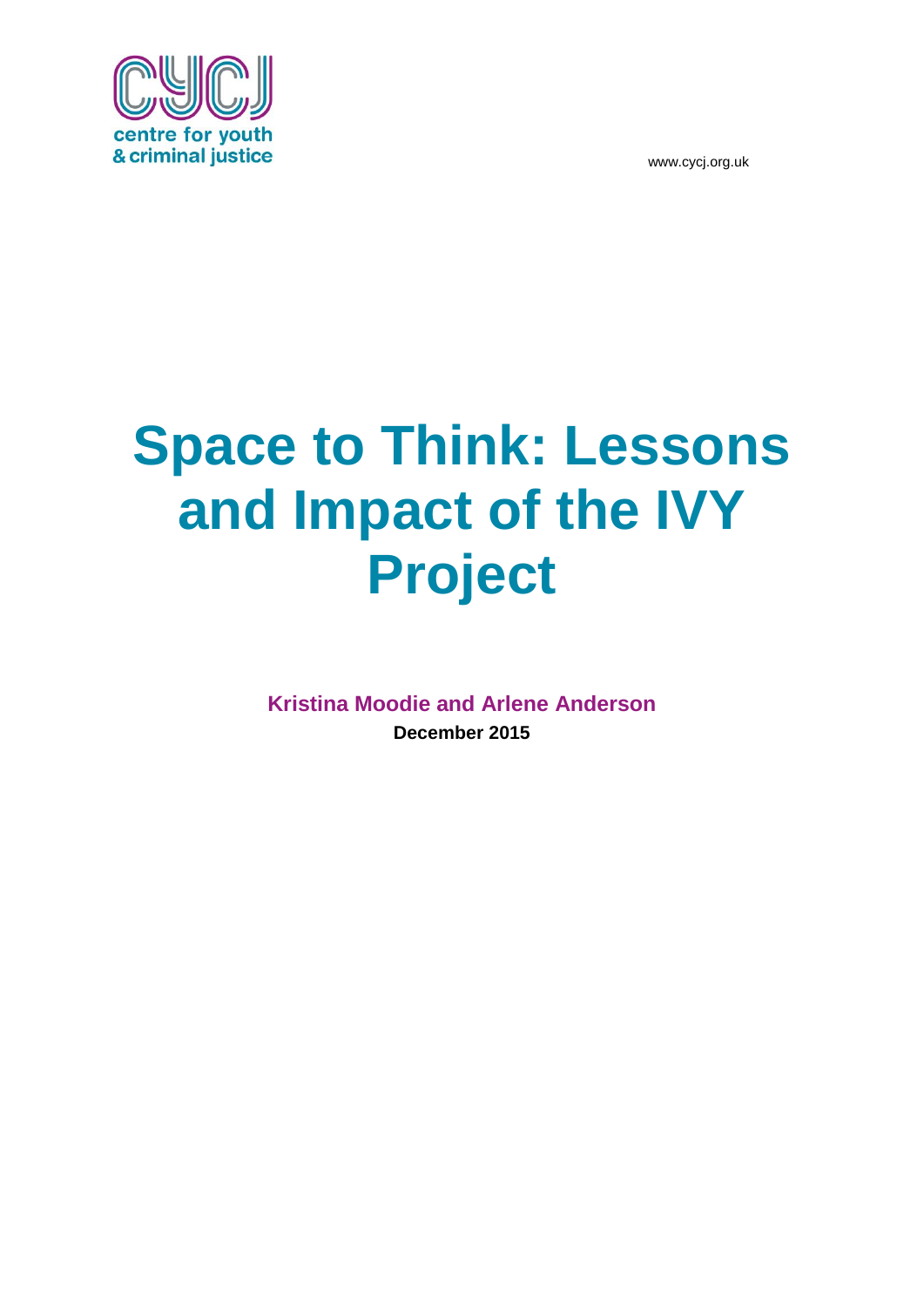

# **Contents**

| 4.2.1. |  |
|--------|--|
| 4.2.2. |  |
|        |  |
| 5.1.1. |  |
| 5.1.2. |  |
| 5.2.   |  |
| 5.2.1. |  |
| 5.2.2. |  |
| 5.2.3. |  |
| 5.2.4. |  |
| 5.2.5. |  |
| 5.3.   |  |
| 5.3.1. |  |
| 5.3.2. |  |
| 5.3.3. |  |
| 5.3.4. |  |
| 5.3.5. |  |
| 5.3.6. |  |
| 5.4.   |  |
|        |  |
|        |  |
|        |  |
|        |  |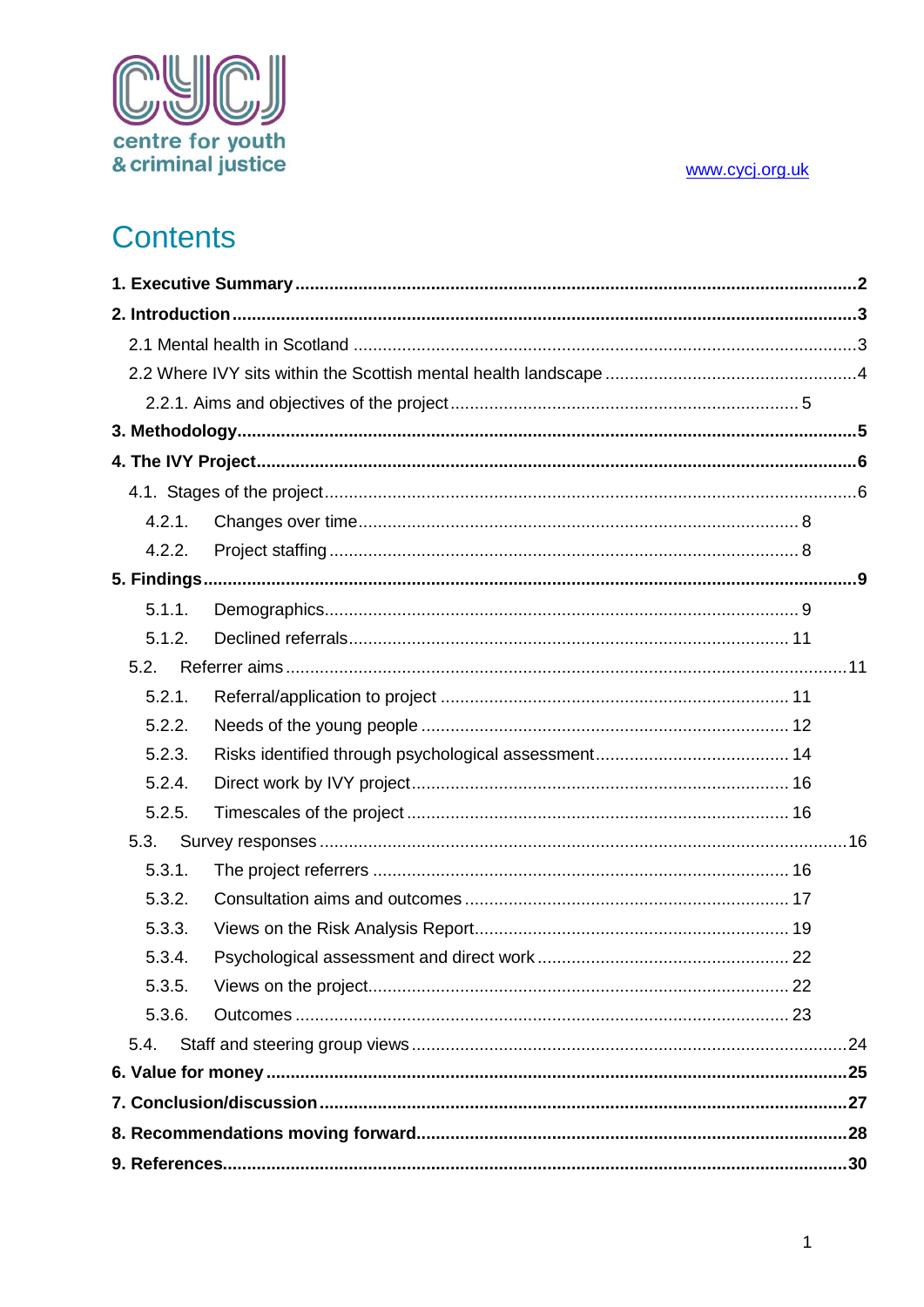

# <span id="page-2-0"></span>1. Executive Summary

The Interventions for Vulnerable Youth (IVY) service was developed and commenced in September 2013, aiming to fill the gap in service provisions for high risk young people. It is a nationwide service designed to meet the needs of a much marginalised and challenging group of young people. The project is funded by the Scottish Government and based in the Centre for Youth and Criminal Justice at the University of Strathclyde.

Two years on from the birth of the project, this service evaluation was carried out by the Centre for Youth and Criminal Justice to measure where the project is now and where it will go in the future.

104 referrals have been made over two years, of which 91 were accepted as appropriate for inclusion in the service. These have come from 26 of 32 local authorities across Scotland with 10% of surveyed professionals having used the service on more than one occasion and 100% responding they would use the service again, suggesting that the project is embedded within the mental health landscape.

Overall, 98% of survey respondents were positive about their self-identified aims of involvement being met, with 56% expressing that their aims had been met excellently, 37% that they had been met well and 7% fairly well.

91% of respondents thought the report added a new way of thinking about the potential risk and 94% felt it would influence the young persons' care plan.

In the survey of professionals, 73% reported that the young person had either maintained their current living placements or had moved towards greater independence and 90% of the respondents believed the project had benefitted the young person or family or carers. Additionally, 95% to 98% of respondents rated the Risk Analysis Report as somewhat or very likely to help the young person towards better outcomes in terms of the various SHANARRI outcome indicators.

It emerged that one of the most striking outcomes was providing guidance and support in these complex and high-risk cases to the referrers and other professionals involved in the care of the young people. Put most simply, 'space to think'.

Two main issues were raised by referrers surveyed; the length of the waiting time prior to consultation, and clarity regarding communication between the service and themselves. These are both previously identified issues. To overcome these, two psychological staff have been added to the team in place of the use of consultants (which was required due to difficulties recruiting staff). It is expected that this more consistent staffing model will enable the service to be more responsive to the needs of the referrers.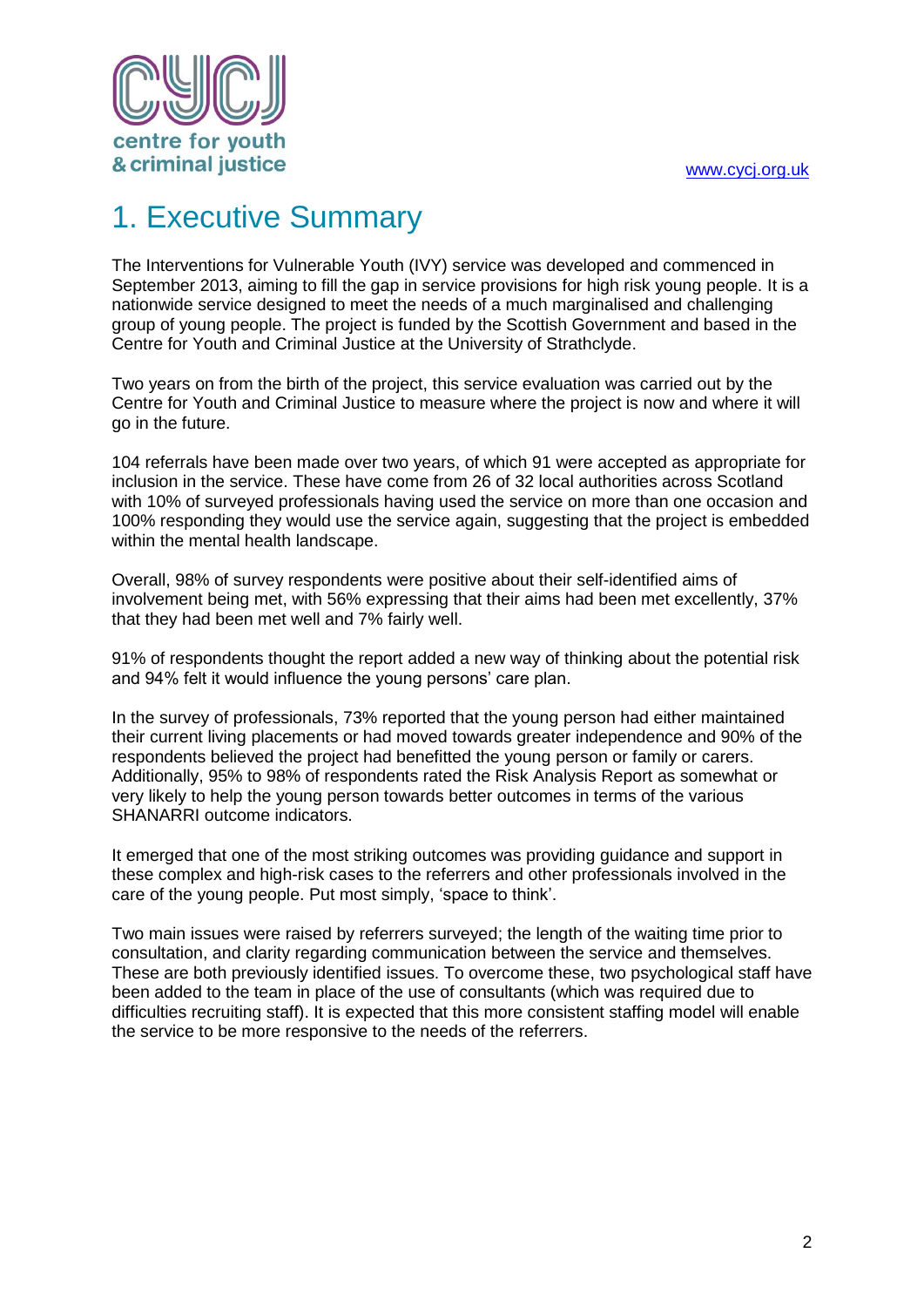

# <span id="page-3-0"></span>2. Introduction

### <span id="page-3-1"></span>2.1 Mental health in Scotland

Improving mental health is a national priority in Scotland. *Towards a Mentally Flourishing Scotland: Policy and Action Plan 2009–2011* (Scottish Government, 2009) committed NHS Health Scotland to work with key stakeholders to develop a set of national indicators to monitor trends in children and young people's (C&YP) mental health (mental wellbeing and mental health problems) and associated contextual factors. Building on previous work to develop a core set of national indicators for adult mental health, NHS Health Scotland finalised and published a similar set for Children and Young People in November 2011 (Parkinson, 2012). The importance of the indicators was highlighted in the latest mental health policy document, *Mental Health Strategy for Scotland: 2011–2015* (Scottish Government, 2011).

Particularly highlighted within the strategy was the issue of how best to tackle conduct disorders. Conduct disorders refer to a broad spectrum of behavioural problems from a relatively mild form of behavioural disturbance to the most severe forms of externalising behaviour, such as extreme violence and sexual offending. The prevalence of conduct disorders increases throughout childhood and has been found to be more common in boys than girls. These conduct disorders frequently coexist with other mental health problems; for example, in some groups more than 40% of children and young people with a diagnosed conduct disorder also have a diagnosis of ADHD. Other coexisting issues have been identified such as substance misuse problems, attachment difficulties, trauma presentations, and mood difficulties. Children with severe conduct problems may need to be looked after away from home, may be subject to youth justice interventions and as a result, be more likely to require intervention from the Children's Reporter and Hearing System. Although conduct disorder does not always lead to offending, studies have shown that the relationship between the two is a strong one. Conduct disorder is also a significant predictor of adversity in adulthood.

The needs of children (and the families of children) who present with severe conduct problems in the form of violent behavioural problems are diverse, complex and require multiple perspectives and input. They are a group of children who have attracted considerable research interest and with developments in forensic mental health and risk assessment, formulation and the linking of trauma to violence, the knowledge base that exists to promote better outcomes for these young people has grown. However, there remains inequity in the provision and accessibility of the requisite expertise to properly support the care and management of this most challenging group of children. Within the NHS, the Child and Adolescent Mental Health Services (CAMHS) have been a key resource working with children and young people up to the age of 18. Whilst the CAMHS workforce has been increased and access improved in recent years, particularly with regards to waiting periods, the reality remains that demand outstrips capacity. Additionally there are differences in resource allocation and accessibility of expertise depending on geography. Conduct disorder – even severe conduct disorder - may or may not be considered in that category and local services differ in terms of their provisions. Within Scotland, there is one, relatively small, Forensic CAMHS team existing to meet the needs of the young people in only one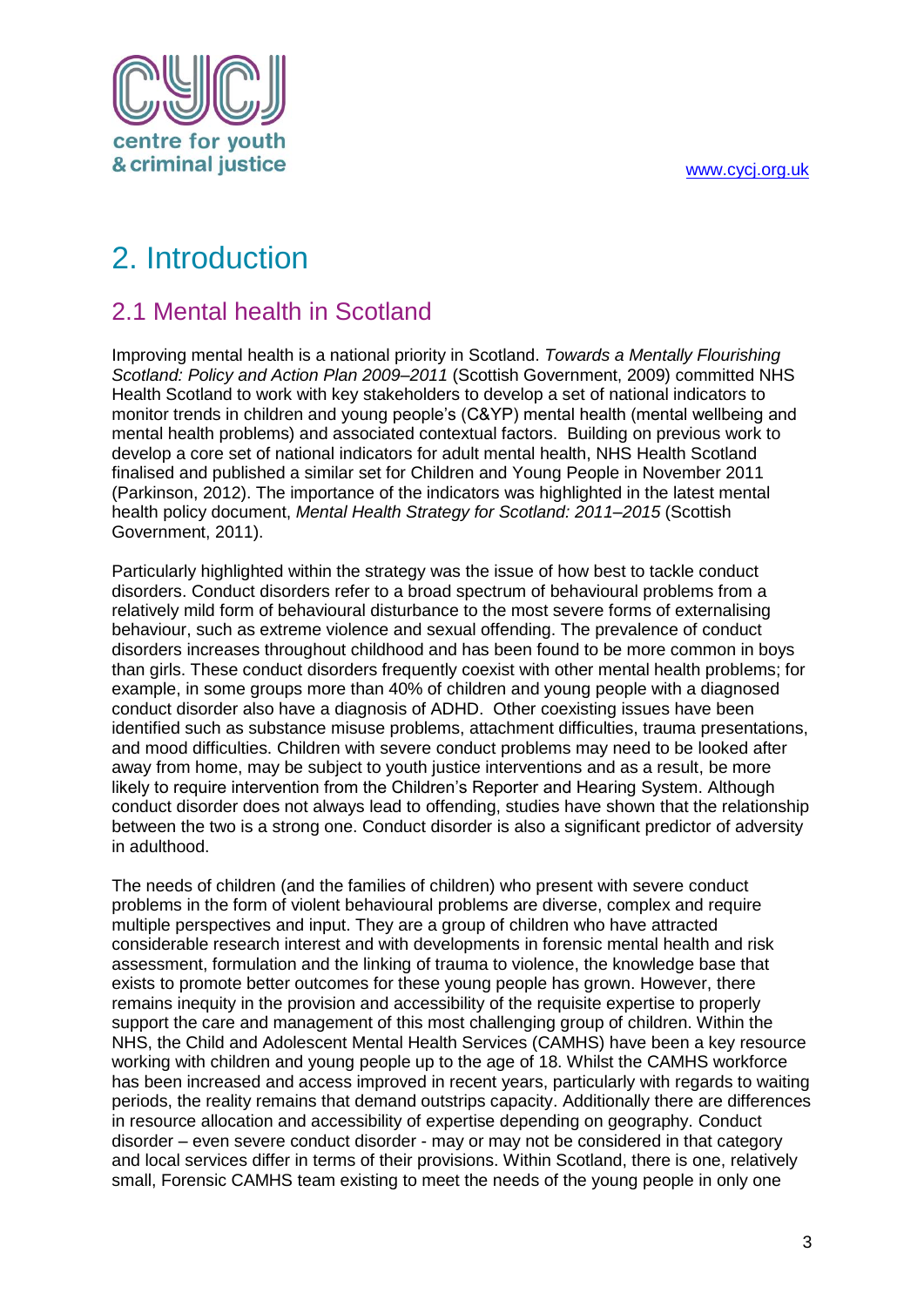



health board area. This has meant in some local authorities some young people are referred to the adult mental health team, or to support services for older young people. For such a marginalised group, access to the right expertise, in the right place at the right time is critical. It was against this backdrop that the Interventions for Vulnerable Youth (IVY) service was developed.

IVY exists to provide an alternative provision for children and young people that adheres to best practice in risk assessment and management for very high risk youth. It adopts a multidisciplinary tiered approach to risk assessment, formulation and management for high-risk young people aged 12 to 18 years, who present with complex psychological and mental health needs and high-risk behaviour in terms of their violent conduct. The minimum standard for every referral is a risk analysis report structured around best practice methodologies in assessing risk. Where appropriate and indicated, specialist assessments are also completed and, for a very few exceptionally unusual or challenging cases, individualistic and formulation-led treatments are delivered by highly specialist psychologists. The three levels of intervention offered by the IVY project are; Level 1: Consultation, Level 2: Psychological Assessment and Level 3: Treatment.

IVY is funded by the Scottish Government and based within the Centre for Youth and Criminal Justice at the University of Strathclyde. It is a nationwide service designed to meet the needs of this marginalised group who cannot, or will not, access psychological assessment and interventions necessary to ensure their needs are met.

Two years on from the birth of the project, this service evaluation was carried out to ascertain whether IVY has had any impact. A multi-method audit was completed in order to determine what referrers think of the project, where we are now and where the project will, or at least should, go in the future. The survey examined three main areas: the consultation, the Risk Analysis Report and their wider experience of the IVY service.

### <span id="page-4-0"></span>2.2 Where IVY sits within the Scottish mental health landscape

IVY provides three distinct but related levels of risk assessment and management using a Structured Professional Judgement (SPJ) paradigm, which is recognised as best practice in risk assessment. This service aims to ensure: a consistent minimum standard for all referrals, that those young people with the highest level of risk and need do not incur any undue waiting times, and that they have access to appropriate resources.

The rationale for developing this service is based upon an awareness that a significant proportion of high risk young people with severe conduct and offending behaviour problems are marginalised within society and may be unable or unwilling to access appropriate resources capable of meeting their complex psychological health needs. Across Scotland, severe conduct disorder/conduct problem is not typically viewed as eligible for CAMHS input, and access to psychological treatments for this population is inconsistent. As such, it is often the responsibility of social work services to resource external supports in the form of commissioned assessments which can be timely and costly but more importantly are limited in scope with no follow-through treatment and/or interventions available.

The service is based in Glasgow at the University of Strathclyde but accessibility can be ensured via teleconferencing and webinars for those referrers who are geographically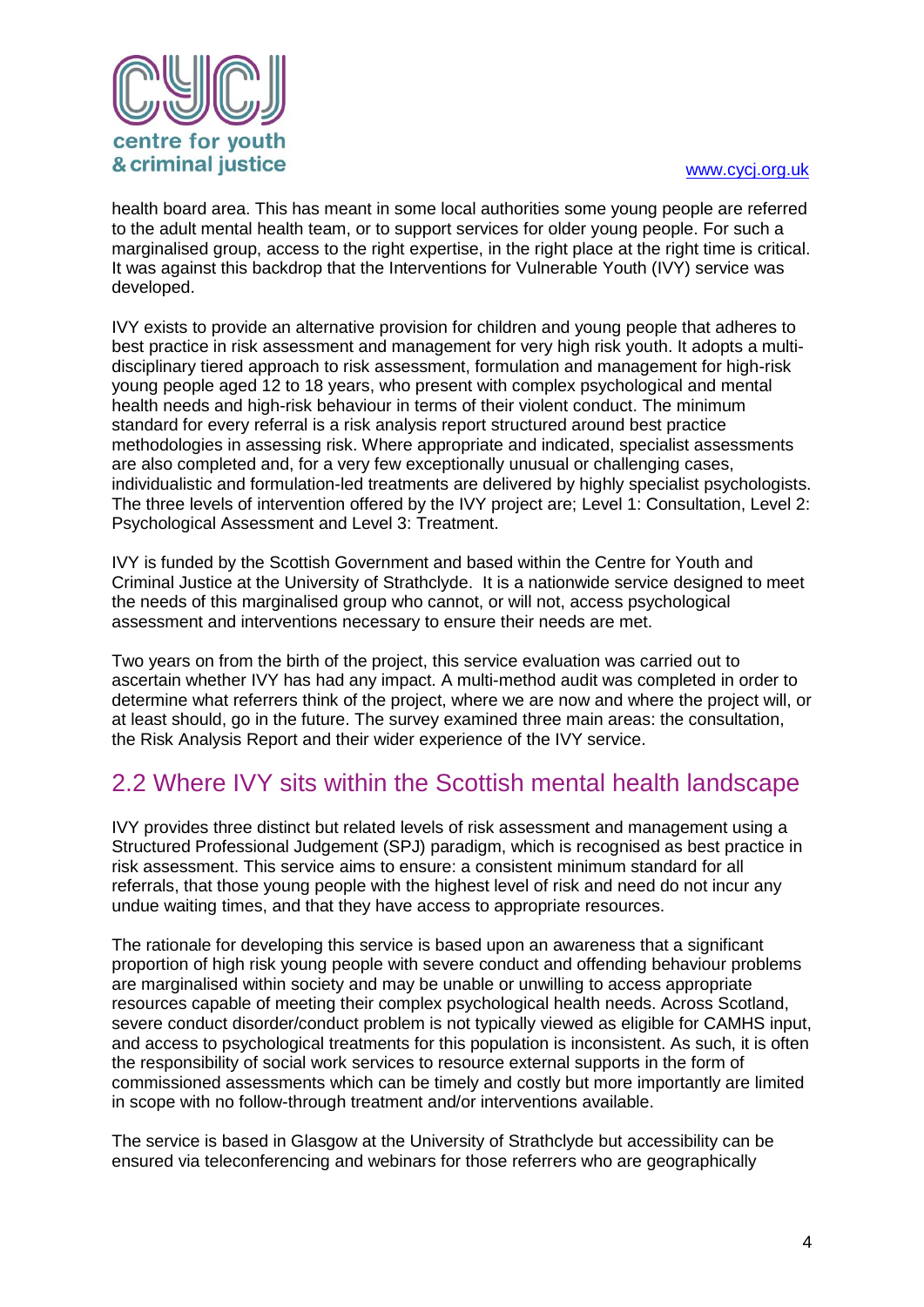

distant. IVY also links directly with 'Safer Lives' trainers across Scotland to help embed the work of the service in local practice. Referrals will be arranged, where appropriate, to local CAMHS for follow up.

#### <span id="page-5-0"></span>2.2.1. Aims and objectives of the project

At a minimum, within the project young people's care plans will be informed by a level of risk analysis typically not accessible within local authorities. This will optimise the ability of teams to intervene and target resources appropriately and ultimately impact upon the effectiveness of risk management. Psychological assessments will be carried out by IVY where there are substantial information gaps or specialist psychological or mental health assessments are required. This will ensure that young people have a fully and properly informed analysis of any significant and unusual complexities in their presentation as well as a full consideration of psychological disorders and mental health problems. This is intended to fulfil unmet need and identify areas of vulnerability previously undocumented. In addition, case specific treatments will be analysed for treatment impact on risk, per se, but also on psychological health and well-being. By engaging with the service, social workers will, through a process of consultation and peer support, be introduced to the stages involved in a fully comprehensive risk assessment and analysis which will aim to impact competency and capability.

### <span id="page-5-1"></span>3. Methodology

The data collection and analysis was carried out throughout October 2015 by Kristina Moodie, Associate Researcher within CYCJ and Arlene Anderson, an independent researcher who has recent experience of the IVY service having accessed IVY data as part of her recent MSc dissertation.

There are four sources of data that will be utilised throughout this report and they are described below:

a. Ongoing feedback

Since 3 July 2015 feedback forms have been distributed to referrers as they arrive and leave the project on the day of the consultation in order to help identify their aims and objectives from the meeting, and also record their expectations of what the consultation might be able to achieve in their case. The responses collected as they leave the clinic capture an immediate record of how they feel the consultation worked in reality. To date, 22 consultation feedback forms have been completed in respect of 14 young people. When the formulation, in the form of a Risk Analysis Report, has been prepared and distributed to the professionals involved, they are again asked to provide feedback. As part of the ongoing feedback, five Risk Analysis Report evaluations have been completed.

b. Retrospective survey

Professionals involved in the referral of the young person or, who had attended the clinic, were identified and contacted during October 2015 and asked to complete an evaluation survey. This survey contained the same elements found in the feedback forms for both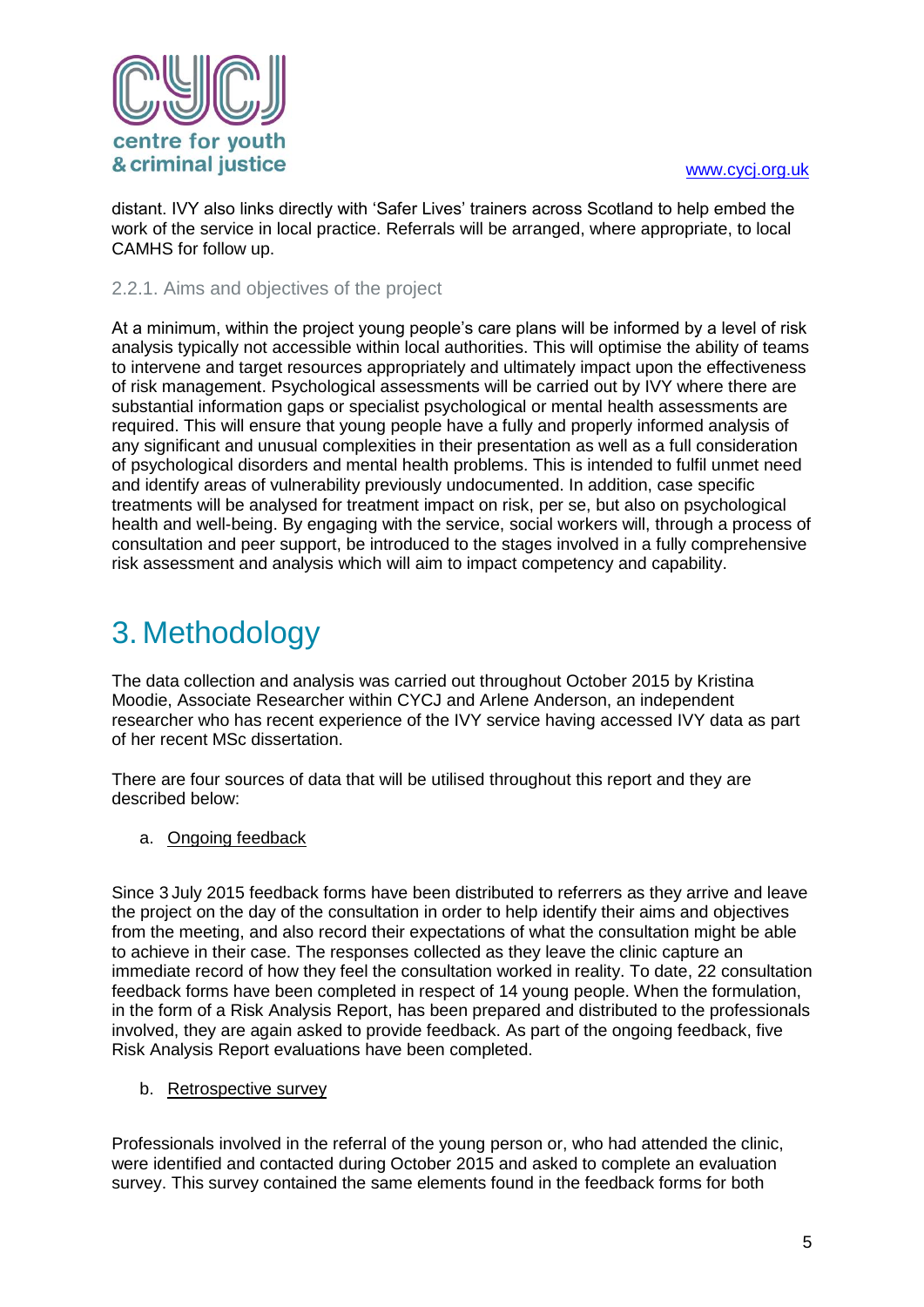

consultation and Risk Analysis Report, as described above, and, additionally, some questions relating to the service in general. 127 individuals named in the referral application were identified in respect of 71 young people referred to the service and were included in the survey. This survey was initially distributed by email through a link to an online survey website, Qualtrics (Qualtrics, Provo., UT, 2015). However, due to a low response rate the remainder of the referrers identified were contacted by a researcher by telephone and asked to complete the survey verbally.

Within this evaluation report the responses by recent project attendees to the ongoing survey and by previous attendees who completed the retrospective survey will be combined to give an overall view of expectations of the IVY service, experience of the consultation and views on the Risk Analysis Report.

c. Feedback from other stakeholders and project staff

The IVY Project Steering Group consists of members from various local authorities and the Risk Management Authority (RMA). Two members of the steering group have had members of their staff seconded to the IVY Project and one gave their views on the project to date. In addition, two IVY project staff members gave their views regarding their experiences.

d. Project databases

There are two databases used within the project. The Referral Database contains contact information, demographic data and identified risk factors as indicated on the referral form for each case referred to the project. The Risk Analysis Database records information regarding risk assessment measures. Data was extracted from both of these databases and included within this report.

# <span id="page-6-0"></span>4. The IVY Project

### <span id="page-6-1"></span>4.1. Stages of the project

#### Pre-referral stage

Prior to a referral being made, potential referrers often call the project informally to discuss the case and their particular concerns or anxieties. Where the project is not appropriate for a young person, for instance, due to the level of risk being too low (e.g. delinquency as opposed to violence, or self-harm as opposed to risk of harm to others) or due to the age of the young person, then the psychologist or social worker consultant will often give advice or guidance regarding the next steps the referrer might take to move on with the case. Where a case fits the project criteria, the project worker will often recommend that a referral is made and if necessary advises the referrer how to do this.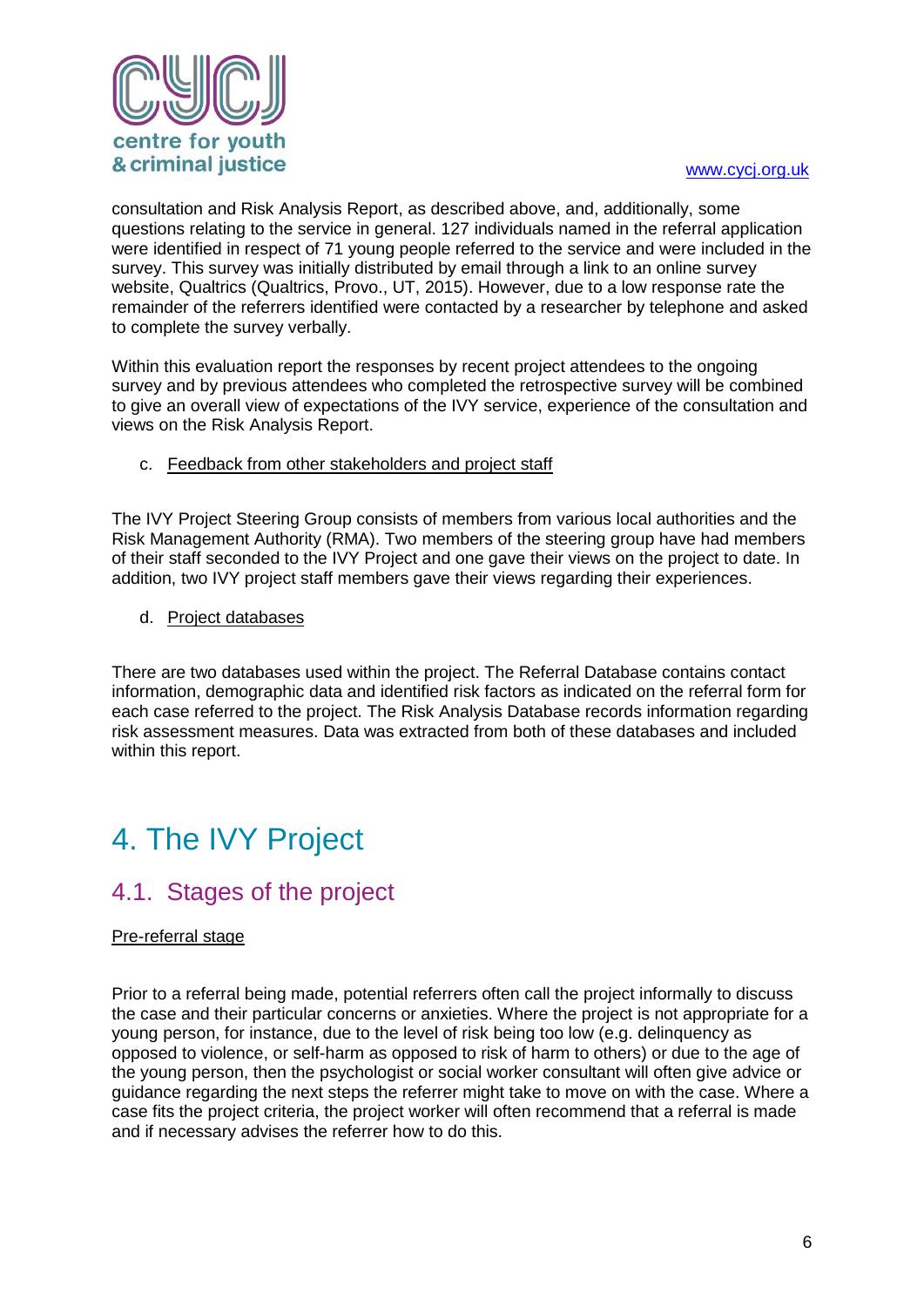

#### Level 1 Consultation

Initially the IVY project estimated that there would be fortnightly consultation clinics with two scheduled cases. However, after the first year of the project the decision was made to hold consultation clinics on a weekly basis; this would continue the pattern of having at least four consultations each month. Currently there are six consultations, with an additional clinic being held on two Fridays per month. Emergency clinics can be arranged if a case is deemed particularly urgent.

Urgent cases are usually situations where there needs to be a decision made quickly regarding pending charges against the young person or in relation to a placement where, for example, there is a family breakdown. When an urgent clinic is requested by the referrer, a clinical psychologist will speak to the referrer to gain an understanding of the case and its urgency and give an estimate of the length of the waiting list and when a scheduled place is likely to be available. If the case is viewed by the psychologist as more urgent than the other cases on the waiting list, it can be given priority within the schedule. This enables the flexibility of the project to respond in a timely manner to more urgent cases.

A Risk Analysis Report is subsequently provided to the lead professional/referrer. This report includes information on the young person's background, risk factor ratings, risk formulation, risk scenarios, and recommendations for risk management.

Occasionally follow-up consultations will be held at the Level 1 stage. These are used to address any changes that may occur with the young person. Referrers are informed that they can phone for guidance or advice at any time and sometimes it is felt that a second, or third, meeting would be advantageous in certain cases. These follow-up consultations join the end of the waiting list as before, except in cases where a meeting is deemed urgent.

#### Level 2 Psychological Assessment

There is often a lot of communication between project staff and referrers at this stage and they are informed where they are on the Level 2 waiting list. This is a more complex stage as the clinical psychologist will travel to where the young person is accommodated and will arrange a location to meet the young person. The assessments, themselves, are often highly specialised and may require several visits to complete. Two of the part-time clinical psychologists carry out this particular stage and appointments are allocated when time permits. Currently there are 12 cases on the Level 2 waiting list and young people are offered appointments by the first available clinical psychologist.

The Government target for all NHS services by the end of 2015 is 18 weeks from referral to treatment and the IVY project aims to fall within this timescale. Waiting list timescales are measured from the date of the consultation where Level 2 intervention was agreed, as it is only at that stage it is known whether the young person has assessment needs. It is common at Level 2 for IVY staff to identify other services to provide the input, particularly in complex cases or when there is a learning disability.

#### Level 3 Treatment

In this stage of the project the young person, rather than being referred to another service, might receive direct formulation-led diverse work carried out by IVY project staff. Additionally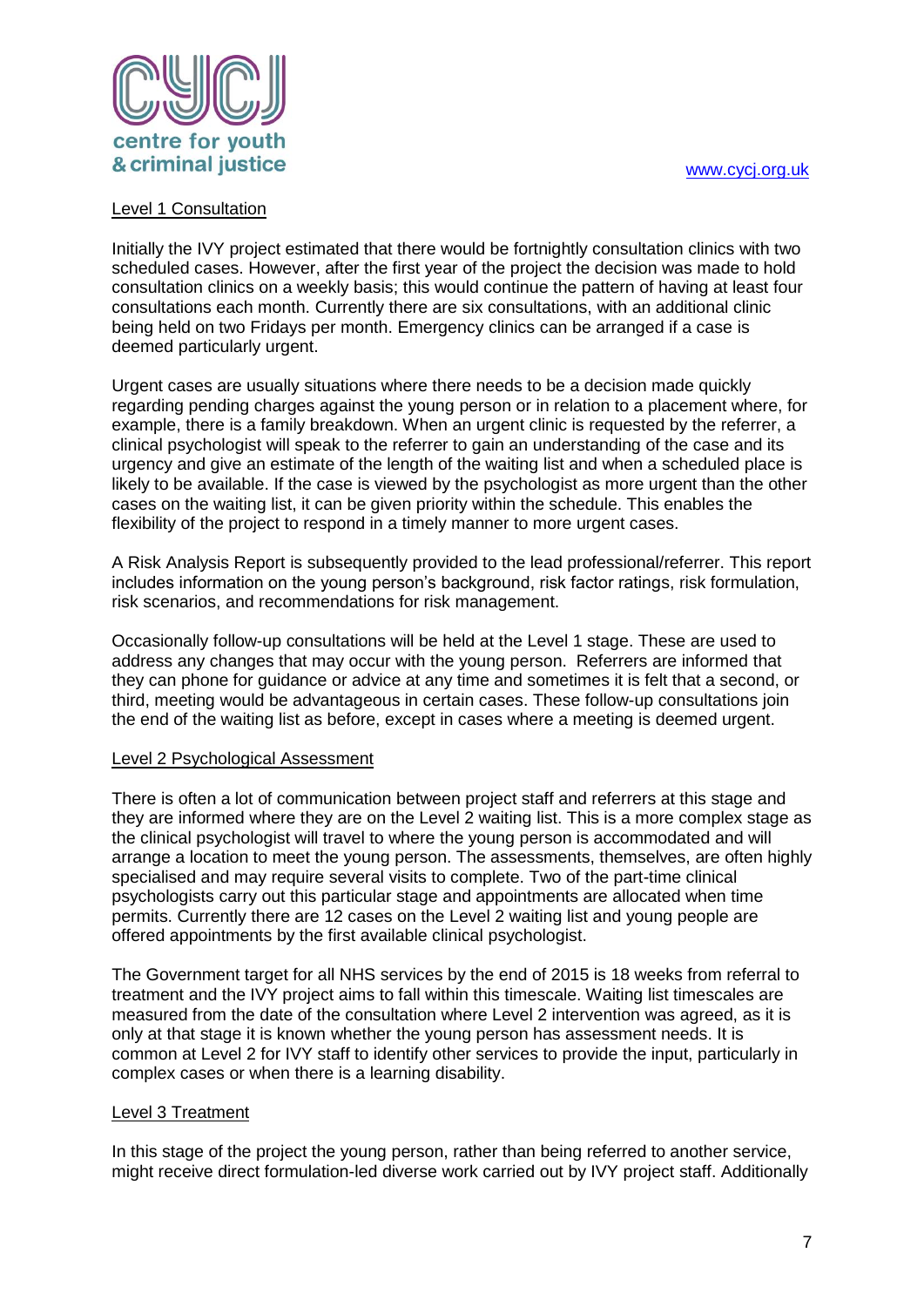

the project can provide staff group supervision to those working with the high-risk young people. To date, two cases have received this type of input.

#### <span id="page-8-0"></span>4.2.1. Changes over time

As of November 2015, the project will be working at full capacity. In terms of posts filled, the lead consultant psychologist and clinical psychologist will continue to work one day per week and there will be two clinical psychologists working part-time and one working full-time. As a result, a decision has been made to continue with six scheduled consultations each month as standard, increasing the number and speed of responses to referred cases.

In the second year of the project it was decided to add a level of ongoing feedback and dialogue between referrers and the project at two stages of the journey. On arrival at the consultation, attendees are asked to identify what they hope to achieve from the meeting with project staff. Post-meeting they are asked to identify if these aims were met. In addition, once the formulation has been completed by the project staff and the resulting Risk Analysis Report shared with referrers, they are again asked if and in what ways this will help them with case planning. Methods of capturing the young person's voice and experience of the IVY project are also ongoing.

Training provided by project staff in conjunction with CYCJ to date has included an input into a 'violence workshop' in the Highlands, workshops at both the Youth Justice Conference 2015 and the 2015 Social Work Scotland Conference, including keynote speeches from the IVY Project Lead. Mutual training with PREVENT (Scotland) and two practice training days, one in the use of START-AV and one in the use of the SAVRY, provided by the lead psychologist. In addition, there is the ongoing publishing of papers and reports.

#### <span id="page-8-1"></span>4.2.2. Project staffing

The staffing levels of the IVY project have fluctuated over time due to some issues in attracting appropriately qualified psychologists to a service with short-term funding. As a result the project has offered part-time positions and more recently sought out professionals who can be seconded from their posts for a period of time. Going forward it is clear that the project would benefit from longer contracts and consistent staffing.

| <b>Project Staff</b>                                      | Days per week | <b>Responsible for:</b>                                                                     |
|-----------------------------------------------------------|---------------|---------------------------------------------------------------------------------------------|
| Project lead - Consultant<br><b>Clinical and Forensic</b> |               | Chairs all consultations. Supervising all<br>psychological staff and oversees all reports.  |
| Psychologist                                              |               | Training delivery.                                                                          |
| Project Manager (Service in<br>kind from CYCJ)            |               | Overseeing all aspects of the project including<br>promotion of the service. Providing      |
|                                                           |               | supervision. Securing funding.                                                              |
| <b>Clinical Psychologists</b>                             | 3             | Level 1 reading and preparation.                                                            |
|                                                           |               | Consultation, formulation and report writing,<br>Level 2 specialist assessments and Level 3 |

*Table 4.1 Project staffing during 2014-2015*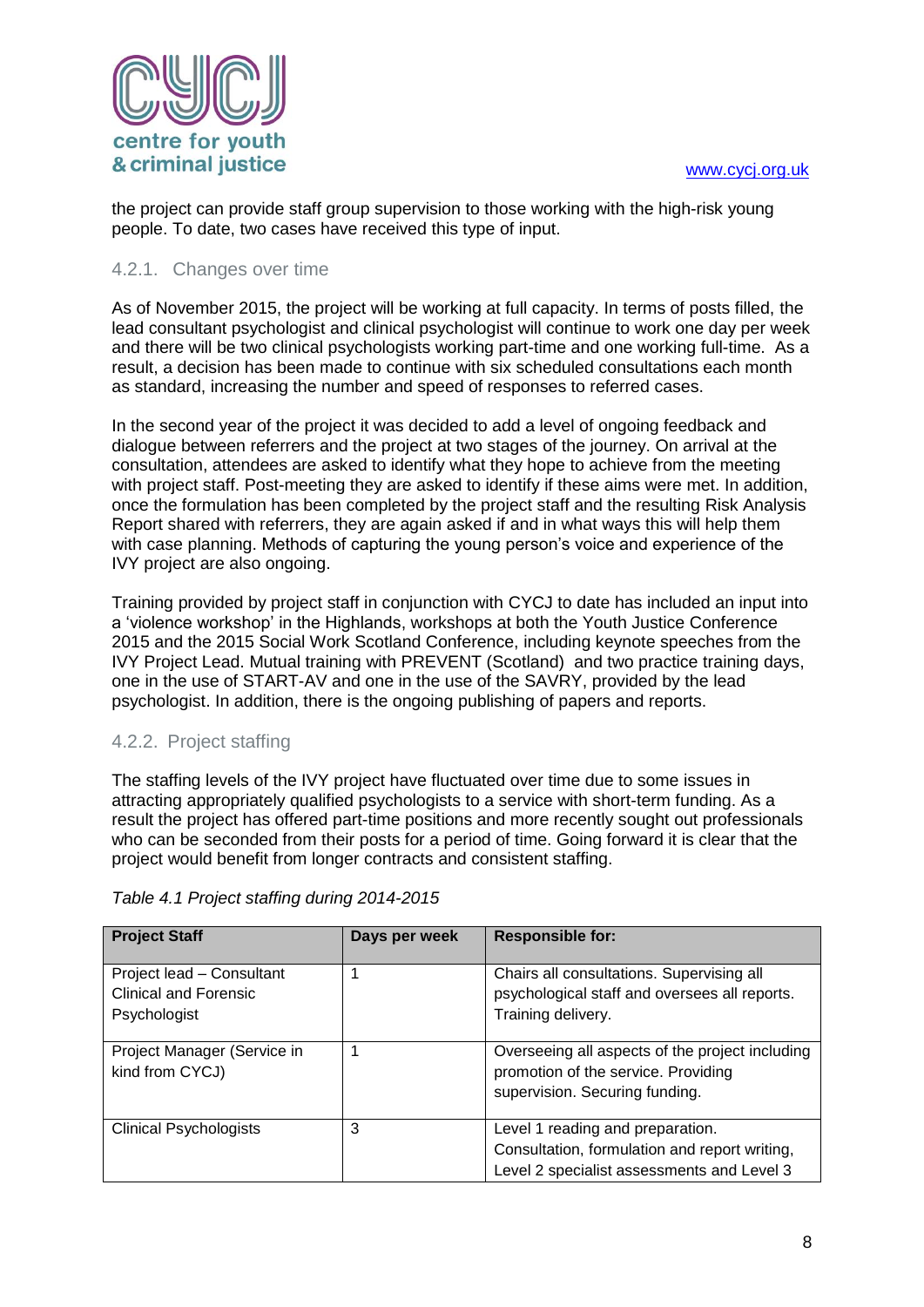

|                                                                                                                       |     | direct work, operational tasks.                                                                     |
|-----------------------------------------------------------------------------------------------------------------------|-----|-----------------------------------------------------------------------------------------------------|
| <b>Psychological Consultants</b>                                                                                      |     | Level 1 reading and preparation.<br>Consultation. Formulation and report writing.                   |
| Social Work Consultants<br>(Including two half-day<br>consultants, service in kind from<br>North Lanarkshire Council) | 2.5 | Level 1 reading and preparation.<br>Consultation, writing Risk Analysis Report<br>with supervision. |
| Assistant Psychologist                                                                                                |     | Database management                                                                                 |
| <b>Project Administrator</b>                                                                                          | 2   | All admin duties                                                                                    |

These staffing levels will change in November 2015 with the addition of two new Clinical Psychologists increasing capacity to an additional 7.5 days a week (one full-time post and one part-time post). The Project Administration post has also been increased to three days a week

# <span id="page-9-0"></span>5. Findings

#### <span id="page-9-1"></span>5.1.1. Demographics

The project works with young people aged between 12 and 18 years of age, who are presenting with complex behavioural issues that the current professionals involved in their care are struggling to cope with or manage.

To date there have been 104 referrals made to the IVY project although it is worth noting that many potential referrals are discussed prior to a written referral being made. Where a referral is not appropriate and/or does not fit the criteria then alternative advice is given by project staff. Of the referrals made, 91 have been accepted by the project and thirteen were rejected as not fitting the project criteria, as discussed below.

Of the 91 young people accepted onto the project the mean age was 15 years and the majority were young males (84%) and 16% young females. The mean age of the young females is slightly lower at 14.67 years compared to 15.12 years for the young males. Referrals came from a total of 26 local authorities: the majority of the accepted referrals came from South Lanarkshire (11%), Falkirk (10%), Dumfries & Galloway (9%) and North Lanarkshire (9%). Nearly three-quarters (73%) were not currently attending mainstream education and just over half (51%) were recorded as having received police charge(s). The majority of the young people were living outwith the family home at the point of referral. With research identifying that looked after children have significantly poorer mental health than the rest of the population, this is perhaps not surprising. In total, 29% of the young people referred to the project were living with family at the time of referral whilst the remainder were accommodated in various other settings as shown in table 5.1 below.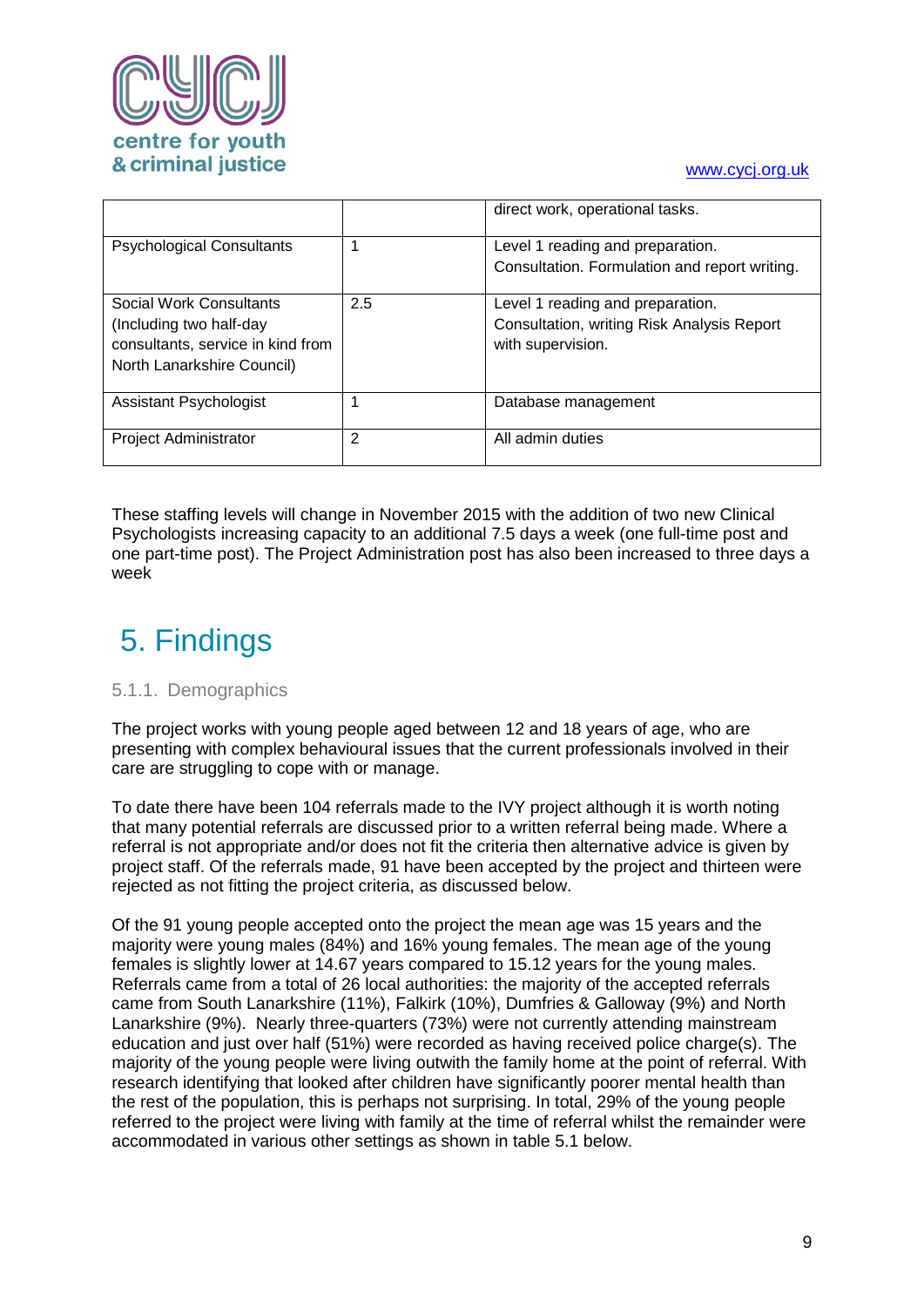

| <b>Living Circumstances</b>         | <b>Count</b> | $\frac{9}{6}$ |
|-------------------------------------|--------------|---------------|
| <b>Residential Setting</b>          | 34           | 37.4%         |
| <b>Family Home</b>                  | 26           | 28.6%         |
| <b>Secure Setting</b>               | 13           | 14.3%         |
| Foster                              | 5            | 5.5%          |
| Supported Accommodation             | 5            | 5.5%          |
| <b>Alternative Family Placement</b> | 3            | 3.3%          |
| Own Tenancy                         | 2            | 2.2%          |
| <b>Scottish Prison Service</b>      | 1            | 1.1%          |
| Young Offender Institution          | 1            | 1.1%          |
| <b>Homeless Unit</b>                | 1            | 1.1%          |
|                                     |              |               |
| <b>Referral Total</b>               | 91           |               |

*Table 5.1 Young people living circumstances at point of referral*

| Table 5.2 Legal status of the young person at point of referral |  |  |  |  |  |  |  |
|-----------------------------------------------------------------|--|--|--|--|--|--|--|
|-----------------------------------------------------------------|--|--|--|--|--|--|--|

| <b>Legal status</b>                          | <b>Count</b> | $\frac{9}{6}$ |
|----------------------------------------------|--------------|---------------|
| <b>Compulsory Supervision</b><br>Order (CSO) | 46           | 51%           |
| <b>Voluntary Supervision</b>                 | 8            | 9%            |
| Permanence Order                             | 6            | 7%            |
| <b>Interim Compulsory Order</b>              | 4            | 4%            |
| Other                                        | 3            | 3%            |
| <b>Community Payback Order</b><br>(CPO)      | 2            | 2%            |
| <b>Parental Responsibilities</b><br>Order    | 1            | $< 1\%$       |
|                                              |              |               |
| Information pending                          | 2            | 2%            |
| Not recorded                                 | 19           | 21%           |
| <b>Referral Total</b>                        | 91           |               |

Just over half of young people were subject to a compulsory supervision order, when this information was recorded. The majority of referrals (72%) were made by social workers, with a further 19% from CAMHS or Health, 6% from residential workers, 2% from Education and 1% referred by the Police.

In 46 referrals, there was a record of the young people being charged with an offence and an indication of the types of charges each young person was facing. Thirty-eight of the young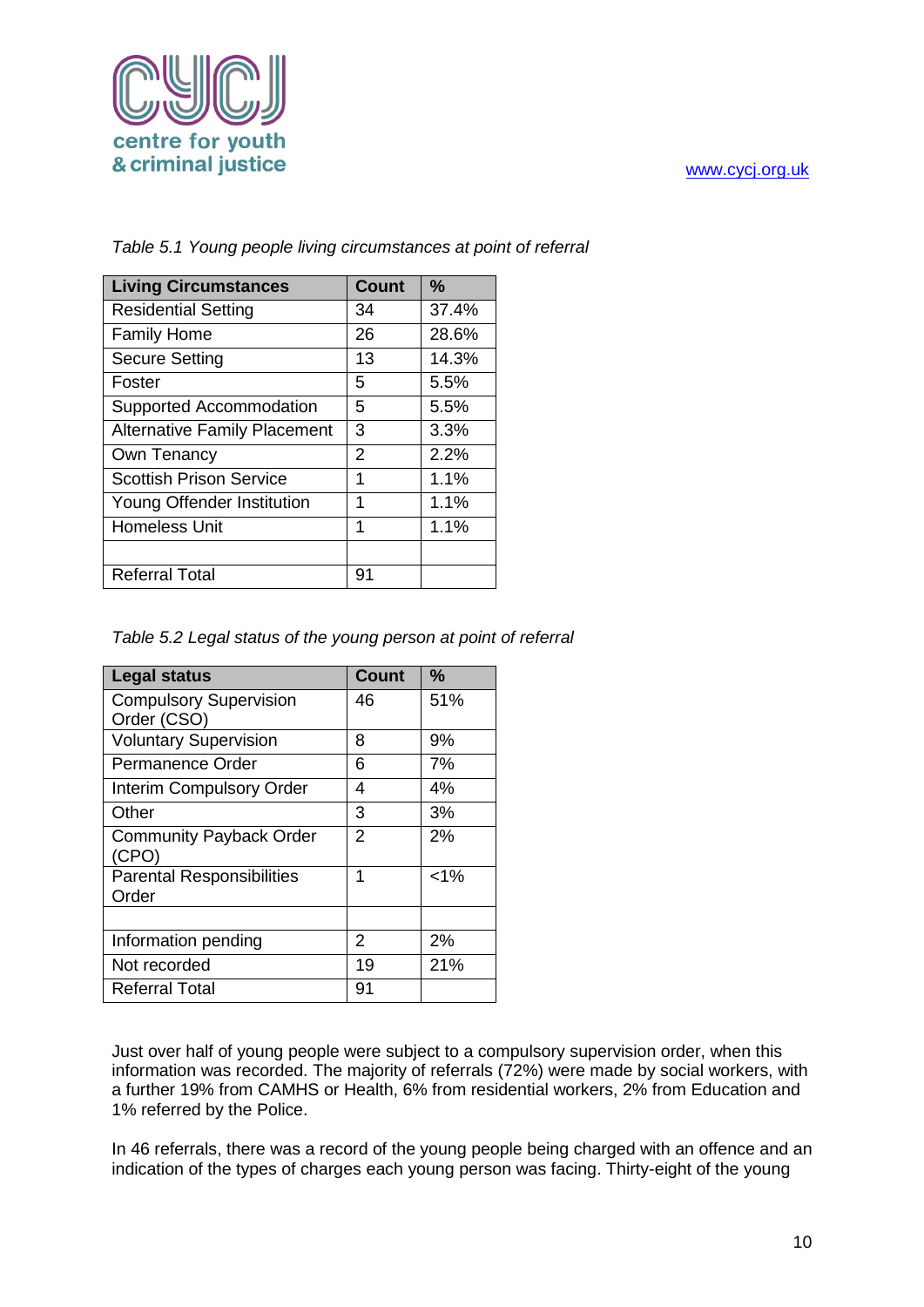

people with recorded offences were young men and eight were young women. The majority of offences committed by both genders were offences of violence (20 of the young males and seven of the young females were reported to have been charged with these), thirteen of the young males had been charged with sexual offences and two had been charged with both sexual offences and offences of violence. Four young people were charged with offences of vandalism or fire-raising (three of these were young males and one was a young female).

#### <span id="page-11-0"></span>5.1.2. Declined referrals

The project is funded to work with a very distinct group of young people presenting with specific needs. They must be aged between 12 and 18 years of age and present a danger to others.

Thirteen referrals were made who did not match the criteria of the project and therefore could not be accepted. In six cases the young people were under 12 years old, in four cases they were over 18 years old, in two cases they were not deemed high-risk and one case already had Forensic CAMHS involvement which was felt to be adequate. In each of these cases guidance was given by the clinical psychologist within the project regarding possible next steps.

### <span id="page-11-1"></span>5.2. Referrer aims

#### <span id="page-11-2"></span>5.2.1. Referral/application to project

The most commonly emerging aims of the consultation as reported within the referral to the project were risk assessment, risk management and informing the care plan. One or more of these aims were identified in 60 referrals of the 72 where there is a documented record. Discussing potential options and a need for a second opinion were also identified, as was hope for greater understanding of the young person's behaviour and planning for the young person's future. Other identified needs were recommendations for alternative placements, to discuss the future direction of the case management and for the young person's cognitive capacity to be examined.

Emerging from these applications, however, is a general sense of needing to 'share' the case at the consultation; for example, in order to get a second opinion, to 'offload', or to get confirmation that accurate and appropriate assessments and plans have been made and appropriate action has been taken.

'Presenting risks', as they have been identified by referrers, are specified within the application also. This information is not always provided, however; frequently more than one risk is identified and it is not uncommon to have several risks listed. The data is based on the information available about the young person at the point of referral and not on an individual assessment carried out by IVY: as such, it serves as a guide. The risks identified have been recoded into groupings of similar risk types and these 'presenting risk types' are shown in chart 5.3 below. The category of 'other' includes risks such as internet offending, gang violence and extremism.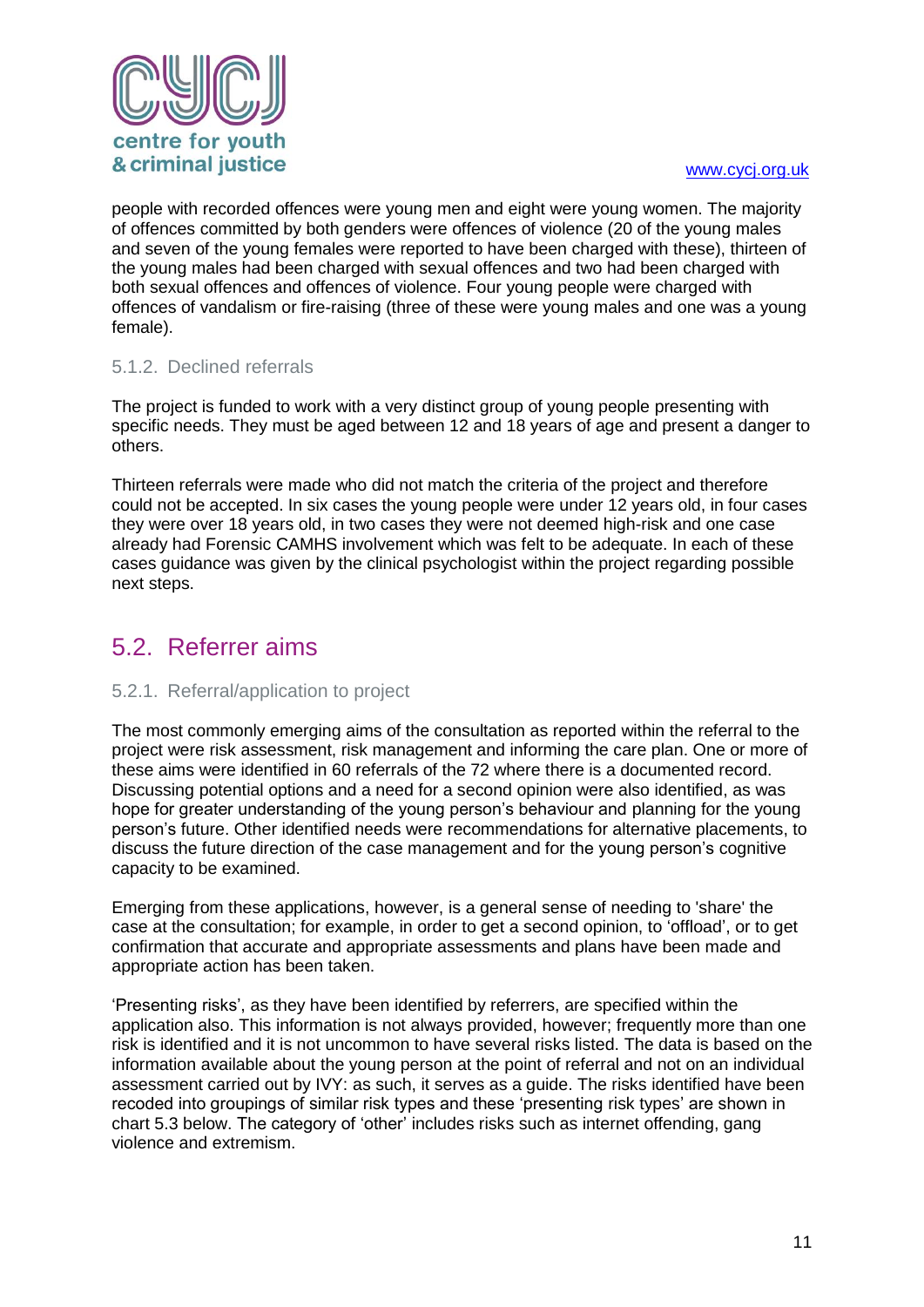

#### *Chart 5.3 Risk 'types' identified at referral*



#### <span id="page-12-0"></span>5.2.2. Needs of the young people

The young people referred to the IVY Project represent a group of individuals with complex needs, which are characterised by neurodevelopmental, emotional and interpersonal difficulties. The majority of the young people referred have needs which would meet psychiatric criteria for a formal mental health diagnosis, as per the prevailing ICD-10/DSM-V diagnostic classification systems. Table 5.4 below details the neurodevelopmental, mental health and behavioural difficulties relevant to the 72 young people discussed at consultation for whom there is information available. As before, it is important to note that this information is not based on having assessed young people directly on an individual basis, but on background information provided by referrers at consultation. It is acknowledged that partitioning out needs is not always clinically meaningful, particularly with respect to the young people in the IVY project whose many needs are often interconnected. The data is presented in this manner only in order to show the variation and combinations of needs identified and the clinical complexity in this client group.

Of the 72 young people for whom this data was available, 23% had no needs identified, 29% presented with a single identified need(most commonly this was ADHD or ASD). In the majority of cases, however, 48% presented with more than one identified need.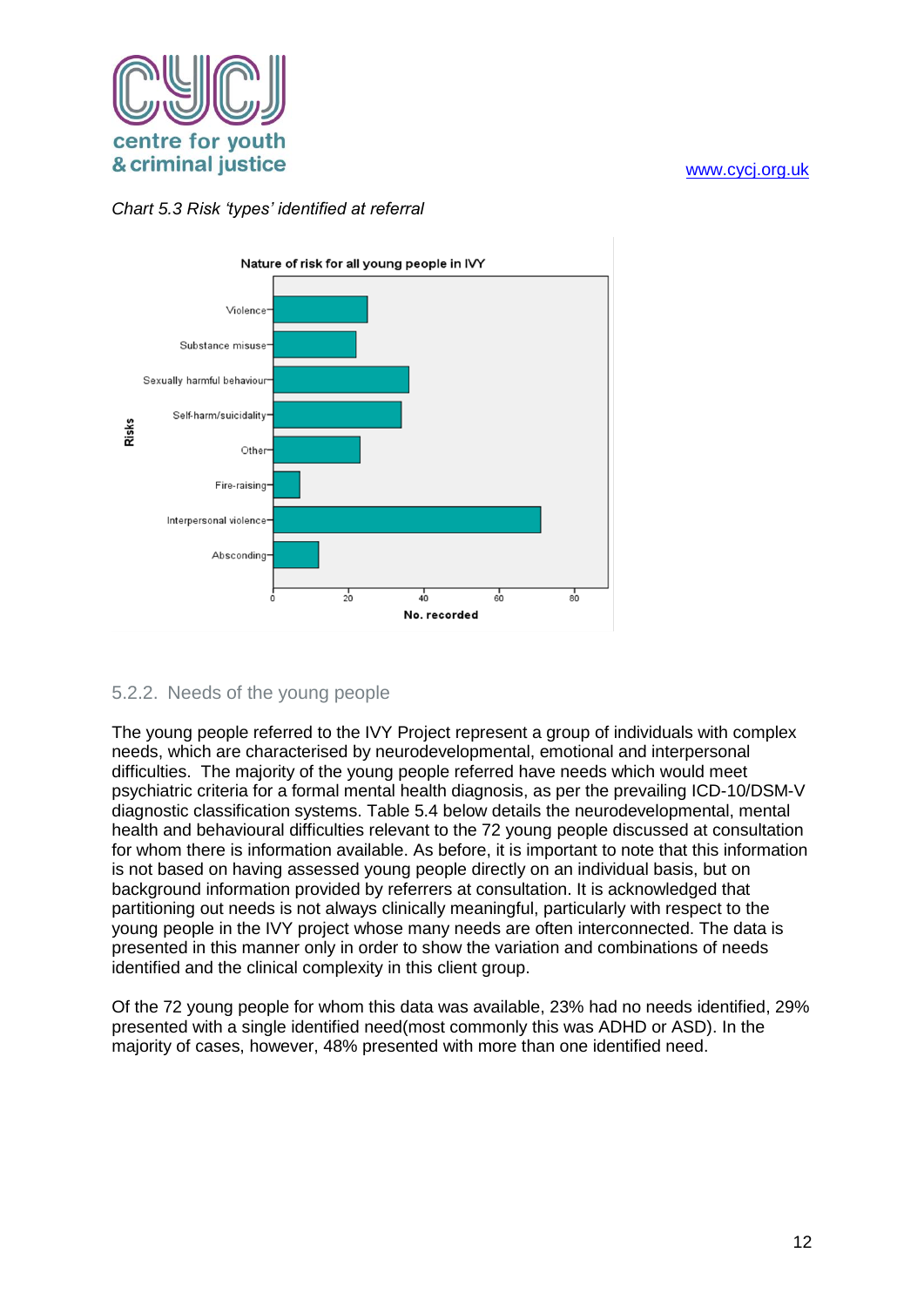

#### *Table 5.4 Needs identified on application*

| <b>Presenting needs identified</b>                                                                         | No. of young<br>people |
|------------------------------------------------------------------------------------------------------------|------------------------|
| <b>ADHD</b>                                                                                                | 10                     |
| ADHD and ASD (Autistic Spectrum Disorder)                                                                  | 1                      |
| ADHD, ASD, Autism                                                                                          | 1                      |
| ADHD, Asperger's Syndrome, suspected Foetal Alcohol Syndrome                                               | 1                      |
| ADHD, Attachment Disorder                                                                                  | 1                      |
| ADHD, Conduct Disorder, Reactive Attachment Disorder                                                       | 1                      |
| ADHD, Insecure attachment with parent                                                                      | 1                      |
| ADHD. Oppositional Defiance Disorder (ODD)                                                                 | 1                      |
| Anger, Substance Misuse Difficulties (Alcohol/Drugs)                                                       | $\mathbf{1}$           |
| Anxiety, ASD                                                                                               | 2                      |
| Anxiety, low mood, disrupted sleep pattern, self-harm                                                      | 1                      |
| <b>ASD</b>                                                                                                 | 5                      |
| ASD, ADHD, Dyslexia, Dyspraxia, developmental concerns                                                     | 1                      |
| ASD, Borderline Learning Disability, Attachment Disorder                                                   | 1                      |
| ASD, possible OCD                                                                                          | 1                      |
| ASD, Tics, Tourette's Syndrome                                                                             | 1                      |
| Suspected Asperger's Syndrome, Dyslexia, Dysgraphia, Dyspraxia.                                            | 1                      |
| Cerebral Palsy, ADHD, Conduct Disorder                                                                     | $\mathbf{1}$           |
| Deliberate self-harm                                                                                       | 3                      |
| Deliberate self-harm, trauma and attachment problems.                                                      | 1                      |
| Deliberate self-harm, Substance Misuse Difficulties (Alcohol/Drugs), ASD                                   | 1                      |
| Deliberate self-harm, ADHD, Trauma.                                                                        | 1                      |
| Developmental delay, Dyspraxia, self-harm, chronic soiling                                                 | 1                      |
| Foetal Alcohol Syndrome, slight learning difficulty, Attachment Disorder                                   | 1                      |
| Global Developmental Delay, Epilepsy                                                                       | 1                      |
| Suspected learning disability from head injury                                                             | 1                      |
| Low mood, ASD                                                                                              | 1                      |
| Neonatal Abstinence Syndrome, Foetal Alcohol Syndrome                                                      | 1                      |
| ODD, sensory and motor difficulties, night terrors                                                         | 1                      |
| PTSD, ADHD                                                                                                 | 1                      |
| PTSD, Anxiety                                                                                              | 1                      |
| Substance Misuse Difficulties (Alcohol/Drugs)                                                              | 1                      |
| Substance Misuse Difficulties (Alcohol/Drugs), deliberate self-harm, Reactive<br>Attachment Disorder, PTSD | $\mathbf{1}$           |
| Substance Misuse, ADHD, ODD                                                                                | 1                      |
| Tourette's Syndrome, Foetal Alcohol Syndrome, developmental delay, heart murmur                            | $\mathbf{1}$           |
| Trauma                                                                                                     | $\mathbf{1}$           |
| Trauma, attachment issues                                                                                  | 2                      |
| Trauma, self-harm, suspected ADHD                                                                          | $\mathbf{1}$           |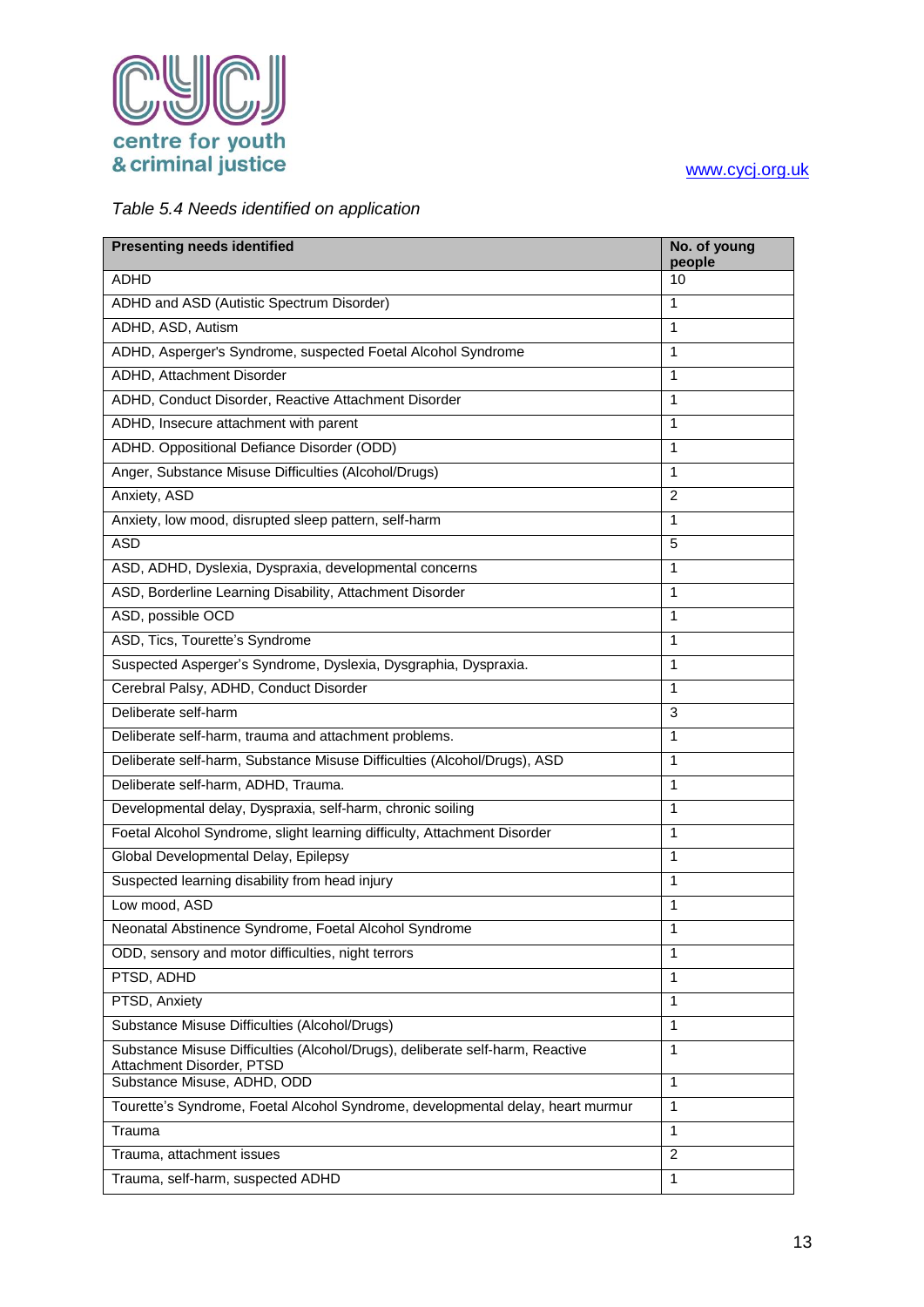

| None identified | $\overline{\phantom{0}}$<br>. . |
|-----------------|---------------------------------|
| Total           | $\overline{z}$<br>-             |

Of the 91 referred and accepted young people, 81 completed Level 1 (69 of these have received a Risk Analysis Report to date). Seven of the remaining ten are awaiting a consultation date. On one occasion the referral was moved straight to Level 2. In two cases the referrer pulled out of the project prior to Level 1 getting underway. On one occasion this was due to a change in post, in the other this was due to disengagement on the part of the referrer. In both of these cases, despite being formally discharged, an open invitation was extended to them to access the service at another time.

#### <span id="page-14-0"></span>5.2.3. Risks identified through psychological assessment

The IVY project has offered psychological assessment to 44 young people in the first two years of the service with 32 having received this input to date. Of these, nine are ongoing cases and 12 young people are waiting for assessment to be scheduled. On six further occasions the assessment identified was recommended to be undertaken by services already involved with the case and on two occasions a recommendation for further psychological assessment was not taken up by the referrers.

The most prevalent risk protocol used by the IVY Project is the Structured Assessment of Violence Risk in Youth (SAVRY; Borum, Bartel and Forth, 2006) (42 cases). Other protocols and risk assessment tools used to date are the Risk for Sexual Violence Protocol (RSVP; Hart et al., 2003) (used in eight cases), Early Assessment Risk List for Girls (EARL-21G; Levene & Child, 2001) (used in three cases) and the Violent Extremism Risk Assessment 2 (VERA-2; Pressman and Flocton, 2010) (used on two occasions).

The EARL-21G is a structured clinical risk assessment device that provides a comprehensive framework to evaluate 21 risk factors known to influence young girls' propensity to engage in future antisocial behaviour.

The RSVP is a structured professional judgement risk assessment instrument which guides evaluators in assessing risk of sexual violence and in making risk management plans to prevent sexual violence.

VERA2 is a structured professional judgement tool to assess the risk of violent political extremism.

The SAVRY is a comprehensive assessment of violence risk for use with adolescents aged between 12 and 18 years. SAVRY includes both risk and protective factors for violent recidivism and is relevant for interpersonal, instrumental and sexual violence risk. Is it the most widely used assessment within the IVY project having been used with 42 young people. The risks identified using this tool are represented in Table 5.3.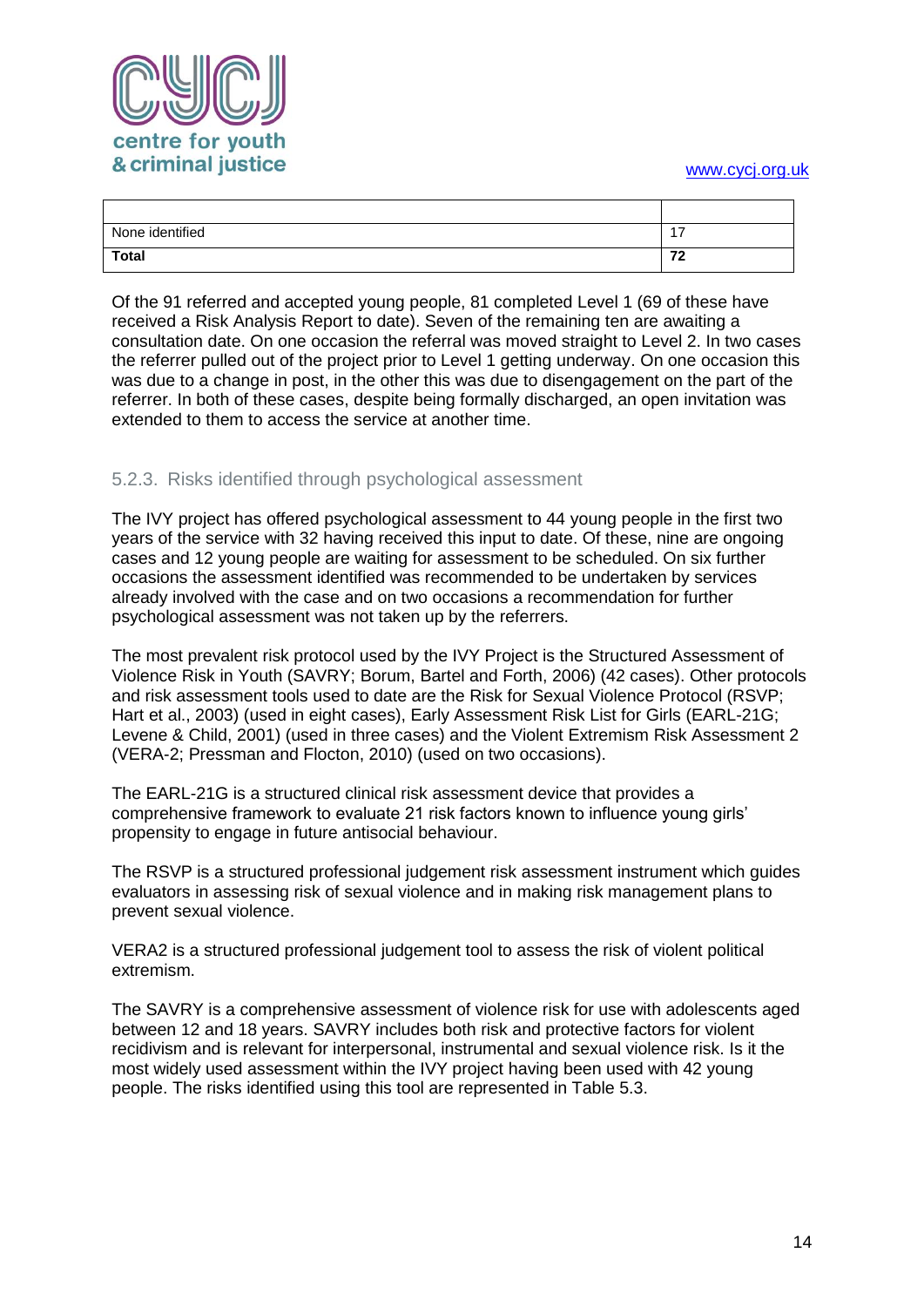

#### *Table 5.3 Risks identified within the SAVRY*

| <b>Historical Risk Factors</b>                   | High | <b>Moderate</b> | Low            | <b>Not</b><br><b>Rated</b> |
|--------------------------------------------------|------|-----------------|----------------|----------------------------|
| 1. History of violence                           | 38   | 4               | $\mathbf 0$    | 0                          |
| 2. History of nonviolent offending               | 26   | 8               | $\overline{7}$ | $\mathbf{1}$               |
| 3. Early initiation of violence                  | 23   | 13              | $\overline{4}$ | $\overline{2}$             |
| 4. Past supervision/intervention failures        | 21   | 13              | $\overline{4}$ | $\overline{4}$             |
| 5. History of self-harm or suicide attempts      | 9    | 17              | 15             | $\mathbf{1}$               |
| 6. Exposure to violence in the home              | 28   | $\overline{4}$  | 6              | $\overline{4}$             |
| 7. Childhood history of maltreatment             | 28   | $\overline{4}$  | $\overline{7}$ | 3                          |
| 8. Parental/caregiver criminality                | 21   | 6               | 12             | 3                          |
| 9. Early caregiver disruption                    | 28   | 11              | 2              | $\mathbf{1}$               |
| 10. Poor school achievement                      | 29   | 8               | $\overline{2}$ | 3                          |
| <b>Social/Contextual Risk Factors</b>            |      |                 |                |                            |
| 11. Peer delinquency                             | 22   | 8               | 9              | 3                          |
| 12. Peer rejection                               | 28   | 9               | 4              | 1                          |
| 13. Stress and poor coping                       | 38   | 3               | $\overline{0}$ | $\mathbf{1}$               |
| 14. Poor parental management                     | 31   | $\overline{7}$  | $\overline{2}$ | $\overline{2}$             |
| 15. Lack of personal/social support              | 20   | 17              | $\overline{4}$ | $\mathbf 1$                |
| 16. Community disorganisation                    | 13   | 6               | 16             | $\overline{7}$             |
| <b>Individual/Clinical Risk factors</b>          |      |                 |                |                            |
| 17. Negative attitudes                           | 33   | $\overline{7}$  | $\mathbf 1$    | $\mathbf 1$                |
| 18. Risk taking/impulsivity                      | 34   | 3               | 3              | $\overline{2}$             |
| 19. Substance use difficulties                   | 17   | 4               | 19             | $\overline{2}$             |
| 20. Anger management problems                    | 34   | 4               | $\overline{2}$ | 2                          |
| 21. Low empathy/remorse                          | 29   | 3               | $\mathbf{1}$   | 9                          |
| 22. Attention deficit hyperactivity difficulties | 13   | 4               | 23             | $\overline{2}$             |
| 23. Poor compliance                              | 31   | 9               | $\mathbf 0$    | $\overline{2}$             |
| 24. Low interest/commitment to school            | 20   | 14              | 5              | 3                          |

The most prevalent historical risk factor within this group is a history of violence. High contextual risk factors identified within the sample are stress and poor coping skills.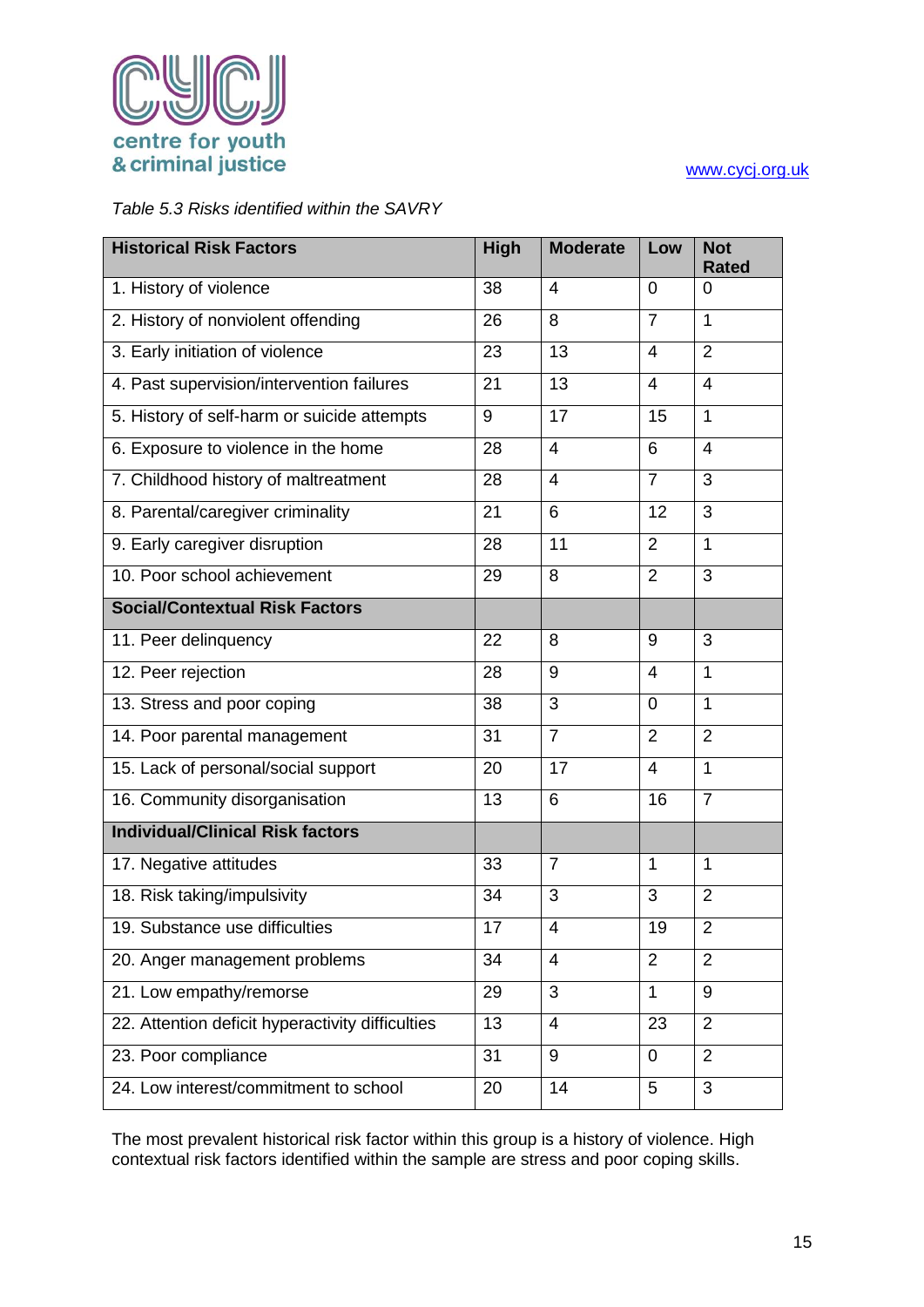

Individual risk factors identified include anger management problems, high levels of risk taking and impulsivity and negative attitudes.

#### <span id="page-16-0"></span>5.2.4. Direct work by IVY project

To date, three cases have received a Level 3 intervention by the project. In one of the two current cases, there were initially three consultations plus further psychological assessments. A decision was made in November 2014 for one young person to receive direct work. This required a service level agreement with the local authority teams in both health and social work. The work was actioned in January 2015 and continues to date. This process involved a great deal of indirect preparatory work by project staff.

In a second case, escalated harmful behaviour concerns at a second consultation led to a Level 3 intervention. In this case the team already working with the young person required further support and the project had provided this. In a third case, the work has primarily been aimed at supporting the multi-agency team tasked with managing an extremely high risk and unusual case of attempted matricide.

#### <span id="page-16-1"></span>5.2.5. Timescales of the project

The number of young people that fit the criteria for the IVY project is greater than the capacity of the project. This has resulted in an average waiting time from referral to consultation of 55 days, or around eight weeks. Over the two years that IVY has been operating this length of time has increased from 47 days in Year 1 to nearly 62 days in Year 2. Due to the time taken to write the formulation and Risk Analysis Report there is also a waiting period once the consultation has taken place: on average it takes a further 41 days (around six weeks) for receipt of the Risk Analysis Report. Over the life of the project this has reduced taking on average 43 days for receipt in Year 1 and 39 days in Year 2.

Clinic dates are allocated generally on a first come/first served basis, however the urgency of the case and availability of the staff involved to come together at a suitable time can affect this.

### <span id="page-16-2"></span>5.3. Survey responses

#### <span id="page-16-3"></span>5.3.1. The project referrers

An email regarding an IVY survey was sent to 127 practitioners in respect of 71 young people. Seven of these surveys were completed online using an online survey tool, Qualtrics. Follow-up telephone calls were made to those for whom we had or could trace telephone numbers, which prompted a further 28 completed responses. Twenty-two of these were noted by the researcher and inputted into Qualtrics; the remaining six were completed by respondents online. Further follow-up individual case-specific emails were sent to 68 practitioners which prompted a further 17 surveys completed online.

Including feedback from the on-going survey, a total of 68 surveys were completed from a possible 129 participants giving a 53% response rate.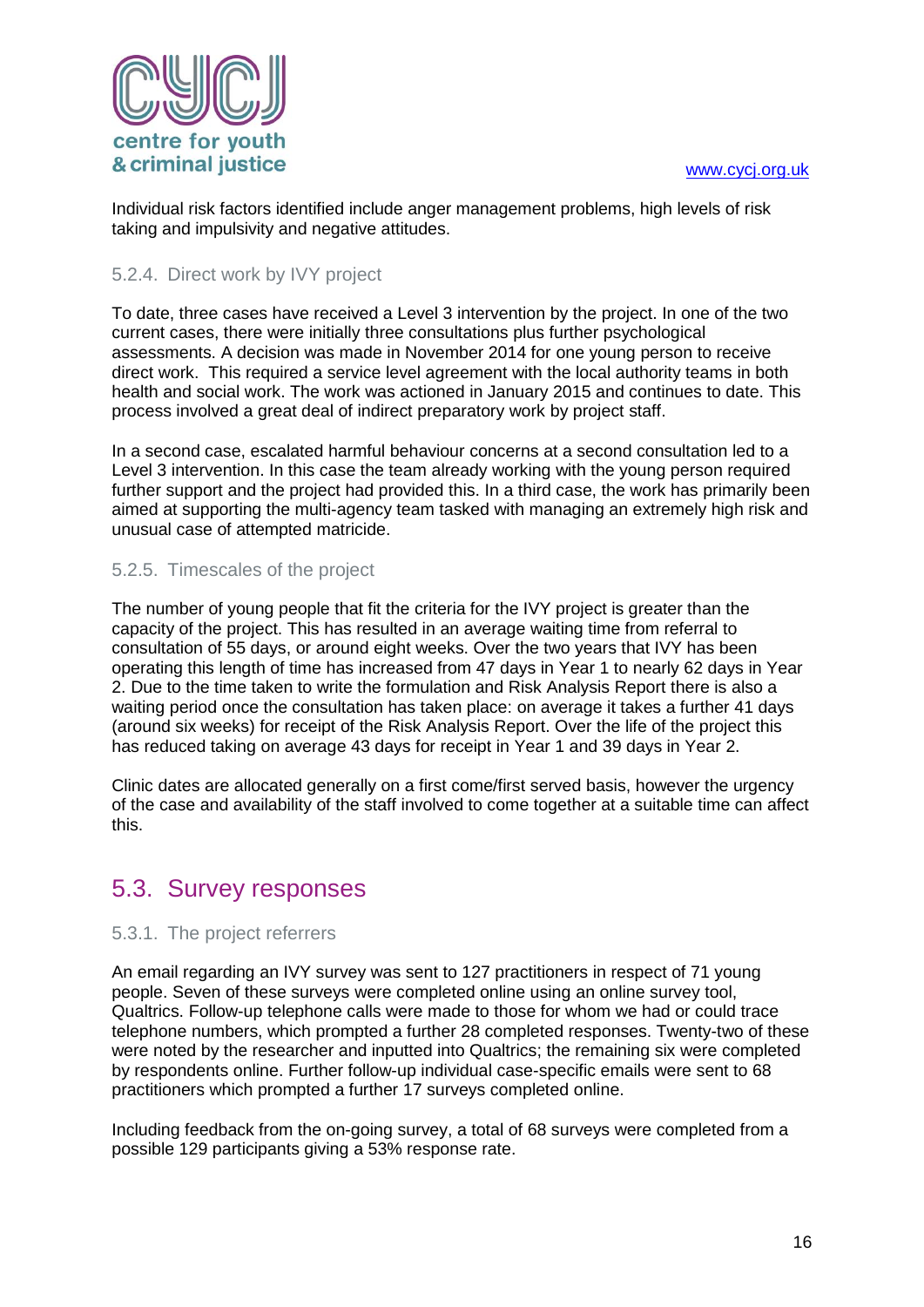

Referrers came from diverse occupations including social work, residential care, police, education and mental health practitioners. The majority of referrers (51%) were social work practitioners and included 11 who were in a senior position. An additional four referrers worked in residential care, all in senior positions. Nine of the respondents were mental health practitioners of different levels of seniority. Eight referrers were employed in education and one respondent was a detective sergeant. Job title was not provided for 11 respondents.

The following discussion of the results should be read in the context of the limitations of the review. Just over half of the practitioners surveyed responded (53%) and the views were confined to practitioners and, therefore, did not include the views of the young people and their families.

#### <span id="page-17-0"></span>5.3.2. Consultation aims and outcomes

In order to identify whether the IVY consultation met the aims of attendees, respondents were asked to indicate their three main aims of attending the IVY consultation and how well these aims were met. Two respondents failed to detail any aim and 24 respondents did not itemise all three aims. In all, 159 aims were specified. After initial coding, the aims were split into seven categories. These were consistent themes throughout the survey. These were:

- Care plans
- Advice and support
- Clarification of behaviours
- Access to resources
- Risk Assessment, risk management, risk planning
- Multi-agency information sharing
- Information regarding the IVY service

Advice and support was the most frequently cited (48), risk assessment, management and planning was second (36), access to resources was third (22), followed by clarification of the young person's behaviours (18), consideration of care plans (17), multi-agency information sharing (12) and information relating to IVY (6). The second biggest category 'risk', perhaps not surprising given the nature of the service, underlines the importance that workers give to balancing the needs of the young person versus safety to the general public. The third category, 'access to resources' indicates the general difficulty regarding availability of resources for these young persons.

*"The staff [were] extremely helpful and approachable; they valued the opinion of all involved in the consultation process. It also led to an appropriate and proportionate risk management plan being implemented for the young person." (Practitioner)*

*"Really valuable service – essential when you don't have support in the local area. IVY provides an opportunity to have a discussion with people with more experience and provides an opportunity to have 'cross-fertilisation' of different professionals in the field. IVY focused on the young person and understands the needs of the young person as opposed to the service available in our area, which is an adult service. IVY expands our thinking to balance what is best for the young person versus likely risk." (Practitioner)*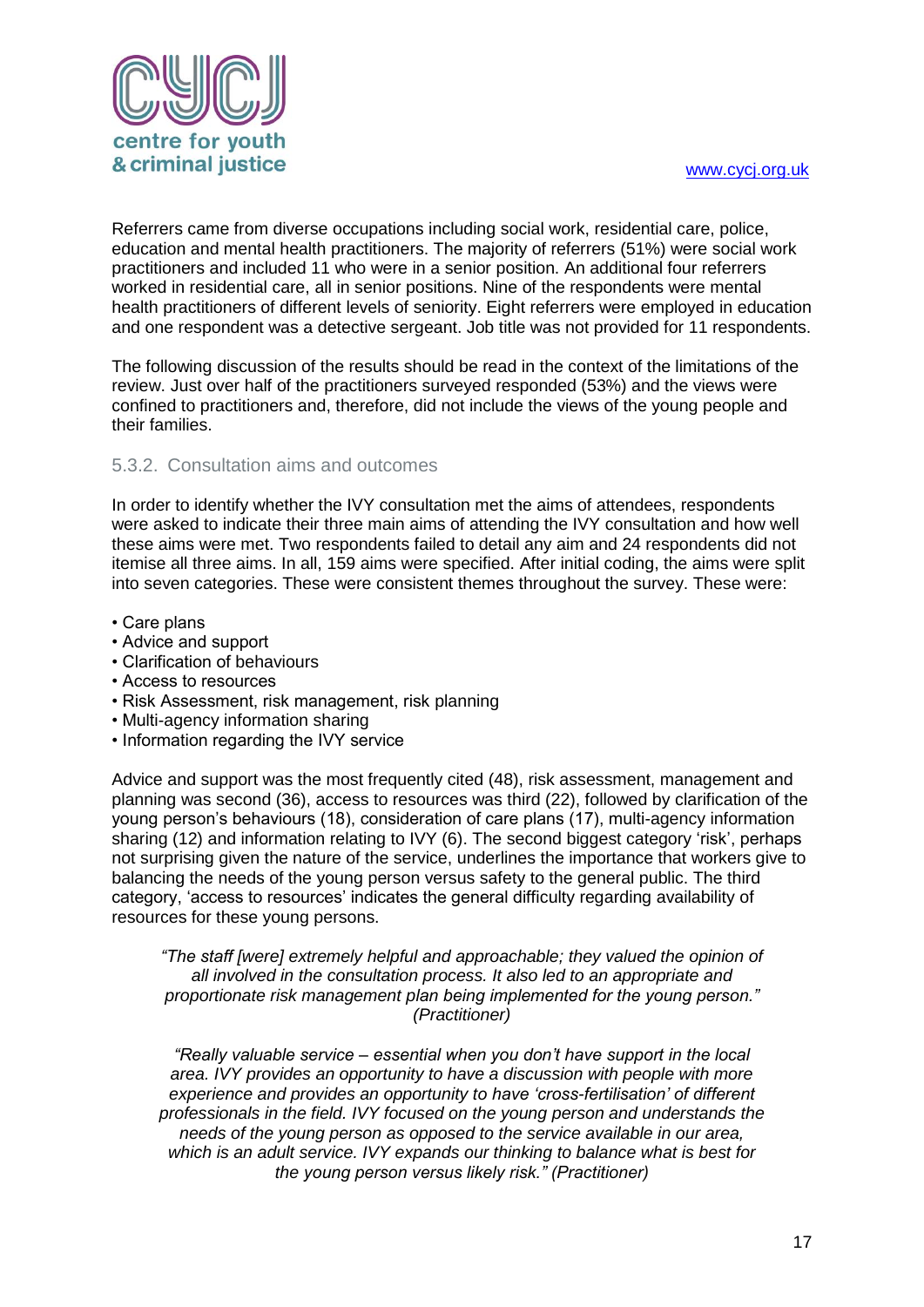

Overall, reports were positive about aims being met; respondents thought that 56% of their aims had been met excellently, 35% had been met well and a further 7% fairly. Analysis of the results showed that five respondents (*n=55*) felt unable to comment fully on their aims being met as the work with the young person was seen as a work-in-progress; partly because it was too early to judge the success of the intervention but also because of the delay in service provision. To assess their experience further, respondents (*n = 68*) were asked to rate to what extent the consultation had helped their understanding and how helpful the IVY recommendations were to the management of the case. The majority noted that it had aided understanding well (29 excellent, 29 good and 8 fair) and responses were very similar with regard to recommendations (29 excellent, 31 good, six fair).

For each of the above questions regarding the consultation, only two respondents gave indications that they felt aspects of the service was "poor", further examination of the data indicated that, in one of the cases, the respondent believed that the referral to IVY had been unnecessary as an appropriate assessment of the young person had been conducted already by another agency and, in the other, the respondent's expectations around the purpose of the consultation had not been met. Overall, however, respondents were very positive about their experience of the consultation with 90% of respondents responding that it was good or excellent (17 good, 44 excellent), only one respondent thought it was poor and six thought it was fair.

Analysis of additional comments revealed respondents' overall appreciation of IVY consultants' objective expertise and their insight into the high-risk behaviours of young persons.

*"It was great to have an expert and fresh perspective on the young person's problems, along with very practical suggestions." (Practitioner)*

*"Communication was excellent, formulation was very clear and intervention prompt, supportive and appropriately challenging." (Practitioner)*

Respondents also noted the part that the format of the service and consultation played in meeting their main aims.

*"I found the whole experience extremely beneficial as a worker using the experience for the first time. I felt listened to by the staff in attendance and the advice given was specific to the young person. I felt we were given time to thoroughly discuss the concerns and strategies used to support the young person and reduce risks around for her and to ask questions to assist us in our understanding and expectations of the young person." (Practitioner)*

*"The staged model of working – consultation with all involved professional parties, followed by assessment with young people – was very useful in terms of meeting the three aims. " (Practitioner)*

*"The consultation provided positive reassurance to the professionals that the planning was robust and also a realistic discussion on outcomes and expectations of the plan." (Practitioner)*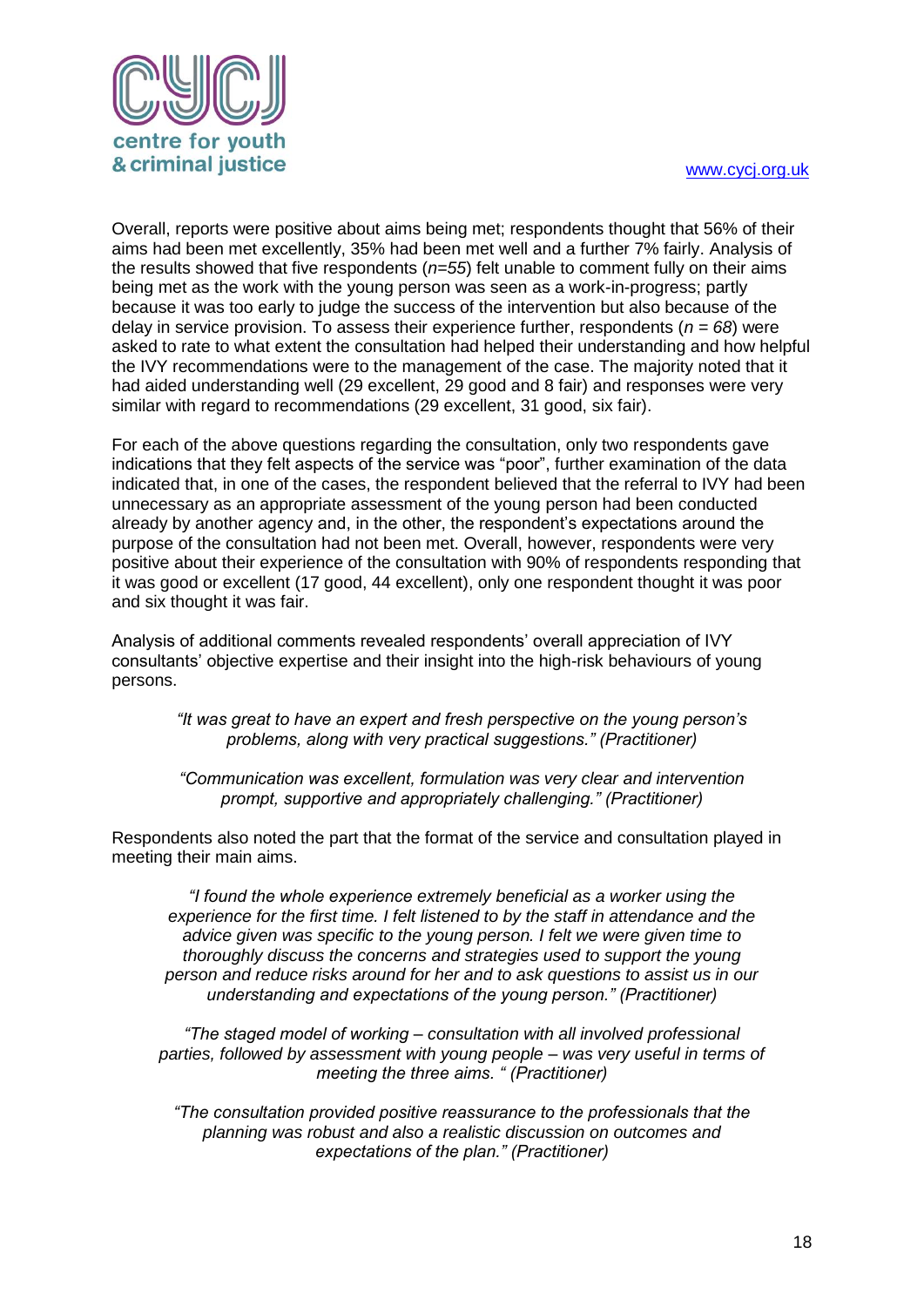

A consistent thread of feedback from respondents was how supportive the service was. All of the respondents (n =68) confirmed that they were made to feel comfortable and supported to a great extent by IVY when sharing their information at the consultation (16% good; 84% excellent).

*"There were a few professionals there. It was informal and people got the best out of everyone. We were listened to. Questions were asked and handled sensitively. We were put at ease." (Practitioner)*

*"Social worker and me were very comfortable. IVY unpicked our concerns and made us think about things as well as sharing their expertise and knowledge. They gave direction regarding going forward and were proactive and consulted CAMHS to get them to provide their support. Three consultations – good environment." (Practitioner)*

*"I think this case could have gotten 'inside me' to an extent and the help to think has been invaluable to my work with this boy, who ultimately deserves the best the world can offer after such difficult early experiences but also invaluable to me as a person doing a job that centres on thinking and feeling. It has created a space for emotional health and safety, which has been so important to me. " (Practitioner)*

*"As a professional working with the challenges of the unknown I found the process informative, reassuring and therapeutic." (Practitioner)*

As well as highlighting the interpersonal skills of the experienced IVY consultants, these remarks seem to indicate a certain level of vulnerability that workers dealing with these highrisk young people feel in terms of their own emotional responses to the high-pressured environment in which they work and in terms of uncertainty that the risk management plan that is embarked upon is correct. To this extent, IVY appears to help allay fears of practitioners and provide reassurance that their decision-making is defensible.

#### <span id="page-19-0"></span>5.3.3. Views on the Risk Analysis Report

Forty-one respondents gave some feedback about their use of the Risk Analysis Report although not all of them responded to every question. Ninety-eight per cent of respondents found it very accurate with one respondent (2%) thought that it was somewhat accurate. The majority of respondents (90%), very much agreed with the risk factor ratings while the four remaining respondents (10%) agreed with it somewhat. Again the majority of respondents (81%) found the risk scenarios section very helpful, the remainder somewhat. Seventy-one per cent of respondents thought that the risk management recommendations were very helpful and the remaining 29% thought that they were somewhat helpful. Significantly then, all of the respondents recognised the utility of the Risk Analysis Report to a greater or lesser extent, with the majority finding it very helpful.

*"[I] was very impressed with the report. It was very thorough and very informative with the appropriate theory." (Practitioner)*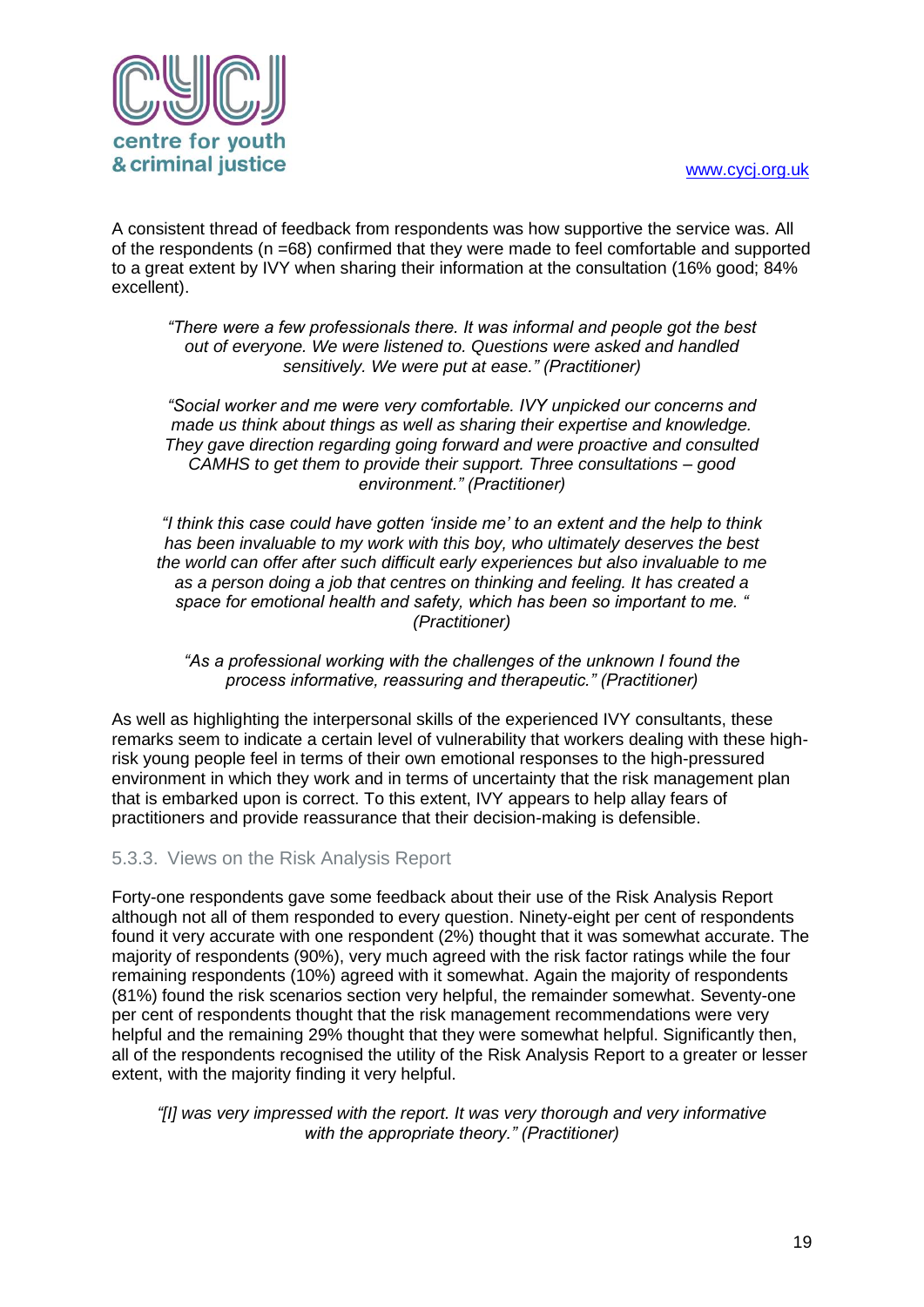

*"It provided timely planning and intervention for the future and very robust plans to safeguard the young person and the general public. It highlighted the positive* 

*– often these types of reports can be negative. This focused on what would work well for the young person instead of what not to do. I wish that I could come and do all my cases" (Practitioner)*

Although the value of the report was recognised by all respondents, when asked for further comments, some practitioners expressed frustration at the length of time that it took to receive the report, whilst recognising that this may be due to lack of resources.

*"It would be really useful to get to the end of the process – still waiting for the report – received an interim, which was useful." (Practitioner)*

*"Only regarding the frustration regarding the time it has taken for the report but I understand that it is a resource issue." (Practitioner)*

Thirty-eight of the 42 (91%) respondents thought the report added a new way of thinking about the potential risk and 37 of 39 (94%) respondents felt it would influence the young persons' care plan. The responses were similar with respect to how practitioners viewed the young person moving towards better outcomes, using SHANARRI indicators as a measure (see table 5.6 below). The seven indicators were identified and respondents asked to rate to what extent they felt the report would help the young person towards that outcome indicator, 95% to 98% of respondents rated the report as somewhat or very likely to help the young person towards the various SHANARRI outcome indicators.

Similar responses were given with respect to the extent to which practitioners believed that the Risk Analysis Report enabled families or carers to understand and manage the young person's behaviour ('very' 15, 'somewhat' 16 and 'not at all' 2, n = 33). The data indicates, therefore, that the vast majority of respondents found the Risk Analysis Report useful in a multitude of ways.

| No. | Rate the extent to which the<br>content of the report might<br>help move the person<br>towards better outcomes in<br>terms of being: | <b>Very</b> | <b>Somewhat</b> | Not at<br>all | Total<br><b>Responses</b> |
|-----|--------------------------------------------------------------------------------------------------------------------------------------|-------------|-----------------|---------------|---------------------------|
|     | SAFE (e.g., placement better<br>informed, different monitoring,<br>etc.)                                                             | 26          | 15              |               | 42                        |
| 2   | HEALTHY (e.g., understanding<br>of the young person's mental<br>health and psychological<br>difficulties)                            | 23          | 18              |               | 42                        |
| 3   | ACHIEVING (e.g. improved<br>knowledge about what an<br>appropriate level of expectation                                              | 19          | 19              | 2             | 40                        |

*Table 5.6 Rating usefulness of the Risk Analysis Report in respect of SHANARRI wellbeing indicators*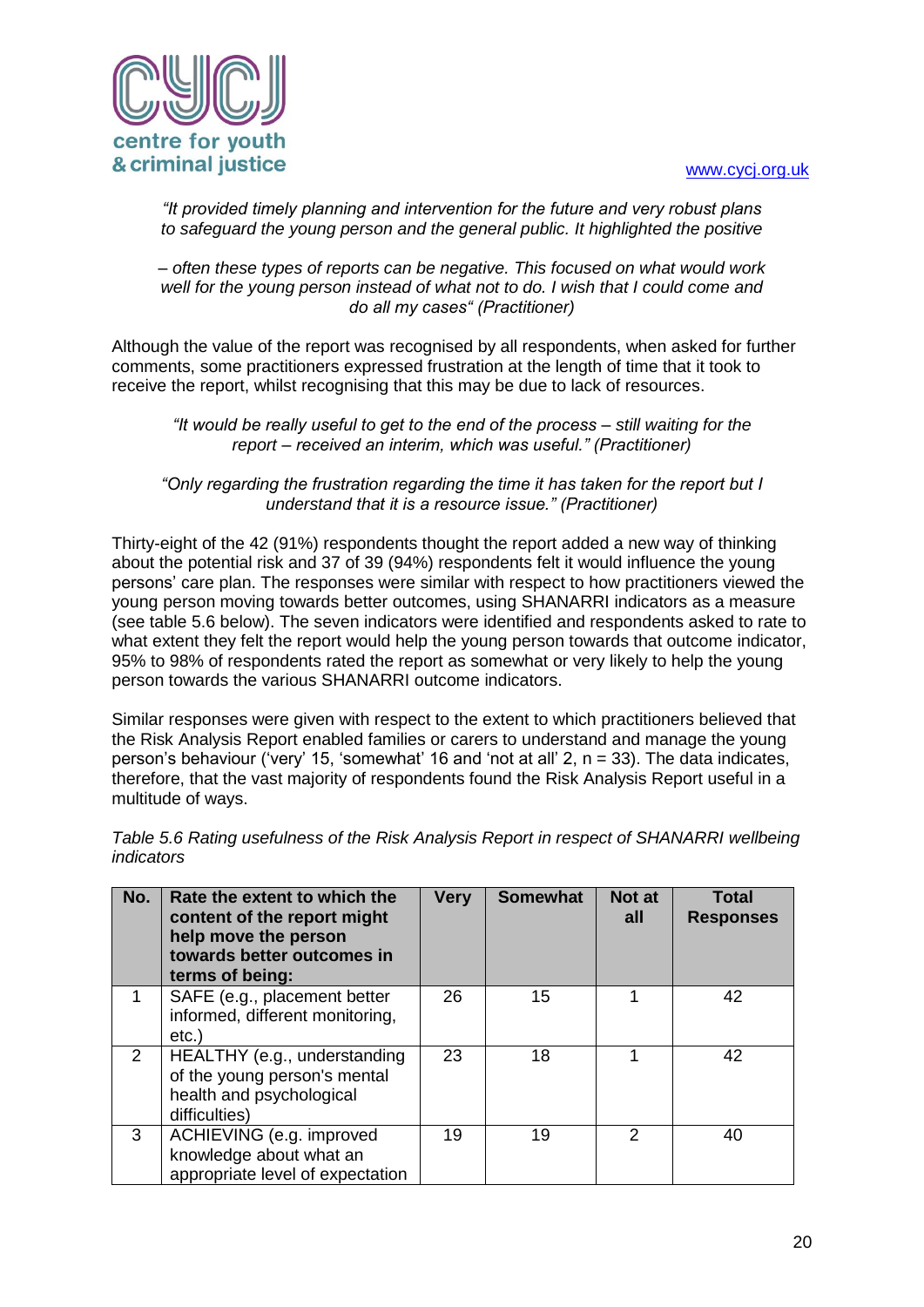

|   | is for the young person)                                                                                                                                                            |    |    |               |    |
|---|-------------------------------------------------------------------------------------------------------------------------------------------------------------------------------------|----|----|---------------|----|
| 4 | NURTURED (e.g.,<br>understanding of attachment<br>and dynamics and obstacles<br>impacting on nurture)                                                                               | 22 | 18 |               | 41 |
| 5 | ACTIVE (e.g., accessing age<br>appropriate activities in a safe<br>and appropriate manner)                                                                                          | 14 | 23 |               | 38 |
| 6 | <b>RESPONSIBLE AND</b><br>RESPECTED (e.g., is aware of<br>the nature of concerns and care<br>plan, is encouraged to take part<br>in interventions aimed to<br>address difficulties) | 22 | 16 | 1             | 39 |
|   | INCLUDED (e.g., is able to<br>access interventions to address<br>any particular inequalities or<br>barriers)                                                                        | 23 | 16 | $\mathcal{P}$ | 41 |

Further analysis of comments made by respondents reveals that the division of responses between 'very' and 'somewhat' may be due to the fact that practitioners, many of whom were experts in their own field, felt that they had an understanding of the issues already; in many cases they were simply seeking confirmation or solutions to the issues that they were facing.

> *"It highlighted what we knew already but gave us confidence in our own assessment. Nothing came us a big surprise to us..." (Practitioner)*

With regards to helping families and carers to understand the issues, a large number of respondents interpreted the question to exclude local authority carers: Responses were given in respect of families only and some reflect the lack of involvement by families of highrisk young people.

*"Difficult to engage family although every effort made." (Practitioner)*

#### *"Family was not party to the report at the request of the young person who is effectively estranged from his birth family." (Practitioner)*

On the other hand, there was evidence that some families  $(5, n=43)$  had benefitted from the Risk Analysis Report. When a practitioner was asked "to what extent did the Risk Analysis Report better enable the young person's families/carers to understand and manage the behaviour of the young person?" he replied,

*"Absolutely. Mum […] said, "for the first time in 16 years I know my son. Very powerful." (Practitioner)*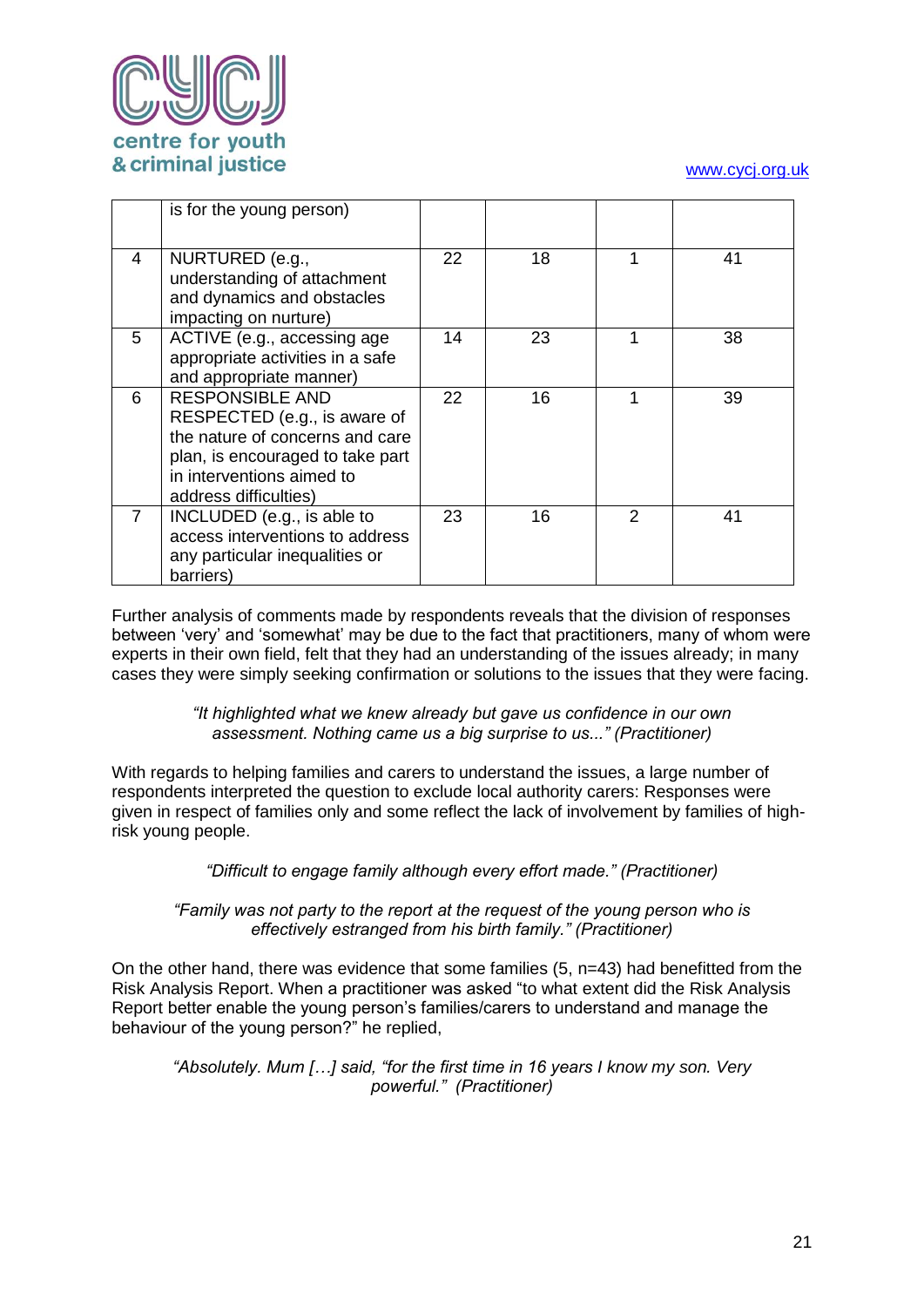

#### <span id="page-22-0"></span>5.3.4. Psychological assessment and direct work

As indicated, relatively few young people have progressed to Levels 2 or 3. The majority of respondents (48) indicated that the young person had not received a Level 2 service ( $n =$ 67*).* From the 19 affirmative responses, only 18 respondents described the types of assessments carried out by the IVY team. Four were unable to say what the assessments were, seven indicated psychological assessments, one mentioned discussions with staff and six indicated risk assessments.

Fourteen respondents thought that the assessments were helpful to a greater or less extent ('very' 12, 'somewhat' 2 and 'not at all' 1,  $n = 15$ ); 15 thought that they expanded their own assessment and understanding of the case ('very much so' in 11 cases, 'somewhat' in four cases and 'not at all' in one case,  $n = 16$ ); and 14 believed that they had influenced or would influence the young person's care plan ('very much so' in 10 cases, 'somewhat' in four cases and 'not at all' in one case,  $n = 15$ ).

Seven respondents indicated that the young person had received treatment as part of the IVY service. Of these, two responses seem to indicate that a Level 3 service was provided by IVY, with the others indicating an outside agency, mental health assessment, risk assessment, or not known.

#### <span id="page-22-1"></span>5.3.5. Views on the project

One hundred per cent of respondents indicated that they would be happy to use the service again. Seven respondents (10%) indicated that they had used the IVY service before, reflecting the relative youth of the service and specialised service that it provides. Respondents who had indicated that they had experienced long waiting times or had felt the communication could be improved, still affirmed that they would use the service again. This seems to indicate that although there are improvements which can be made, the need for such a service is recognised amongst practitioners working with vulnerable young people and offenders.

Eight respondents were able to identify some alternative resources for IVY, such as highly specialist units for Looked After Children, CAMHS and Education Inclusion services. Several respondents indicated that the children's needs were met already, implying no need for the IVY service, and two young people had been moved to secure accommodation. In the majority of cases, however, respondents could not identify a suitable alternative to IVY for the young person they were working with; or, if there was an alternative they believed that it would not have led to such a beneficial outcome and a likely route for the child was secure accommodation.

Responses seemed to indicate that available resources were scarce for this extremely vulnerable group of young people and the multi-agency forum that IVY provides is the most expedient way for those practitioners to share information.

*"There is a limited range of services available to young people who require assessment or management of offending behaviours and have possible mental disorder – very little specialist forensic CAMHS provision (area dependent), no secure adolescent provision in Scotland and frequently a difficult*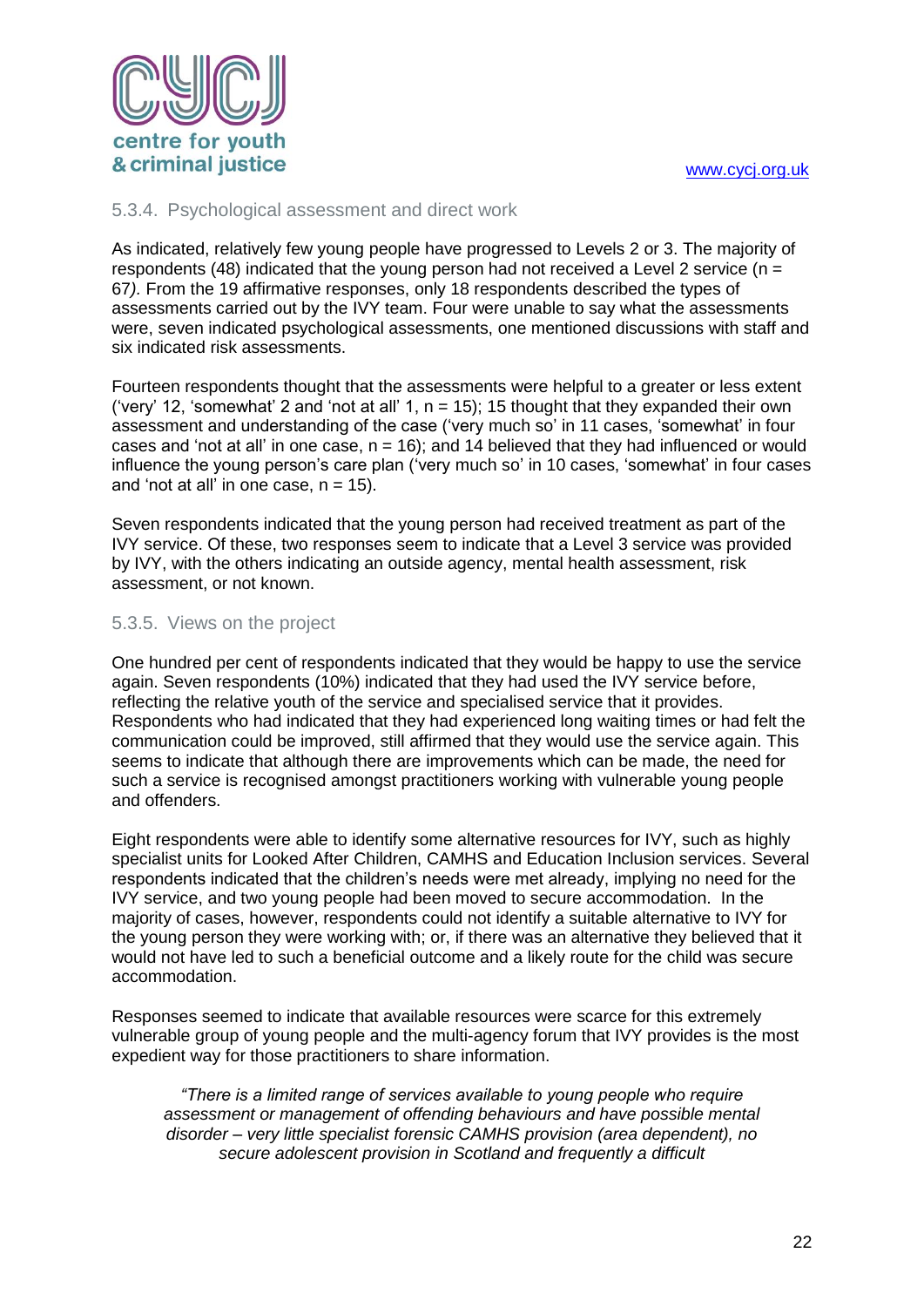

#### *compromise/debate as to whether adolescent services or forensic services should manage the case." (Practitioner)*

*"We would have found it very difficult to access the level of risk assessment provided – if we had been required to devote all clinical time to this, the therapeutic work done with this child and carers would not have been possible alongside." (Practitioner)*

*We would have to attend the social work department and medical professionals individually and explain what we thought the problem was. With IVY we were* 

*able to speak as a group, explain our area of business and work out what we deemed to be the best approach to the risk. Not only did it save time, it was a more sound way of doing it." (Practitioner)*

#### <span id="page-23-0"></span>5.3.6. Outcomes

Overall, 90% of the respondents believed that IVY had benefitted the young person or family or carers ("very" 45%, "somewhat" 45%, "not at all" 9%). Some respondents did not know whether the young person's involvement with IVY had been beneficial either because they were no longer involved with the young person, work was ongoing or the lengthy wait for IVY service had impeded the progress of the young person; however, the vast majority of respondents indicated that there had been either a direct or indirect benefit. Benefits identified included the young person or the family gaining insight into behaviours, an increased access to resources and the implementation of appropriate interventions, improvement of carers' and workers' understanding and expertise and greater ability to inform the various agencies involved in providing care or a service for the young person, such as schools, CAMHS and the Children's Panel.

*"There is a distinct lack of facilities available for vulnerable children and young people in Scotland and the services that IVY provide not only benefit the young people themselves, but have particularly helped us as a service in terms of offering guidance, help and support when it was needed. I know from other colleagues' experiences of IVY that their expertise is hugely beneficial and have been of considerable benefit to us as a service." (Practitioner)*

*"Has ensured that appropriate care placement will be given on transition to adult services and prevent a secure hospital placement which would have been the only alternative but unnecessary. He should continue the progress he has made in his current placement and avoid an escalation of risk and long-term institutional care. Clinically I would have made similar recommendations but these are back up by the IVY report and therefore more likely to be implemented." (Practitioner)*

Given the age of the service there are no metrics available for longer-term outcomes for the young people provided a service by IVY; however, a comparison by IVY in March 2015 of current living circumstances and those at the time of referral was conducted to give an indication as to whether there had been any positive or negative change. Examples of transitions include residential unit to home, home to residential open unit, or supported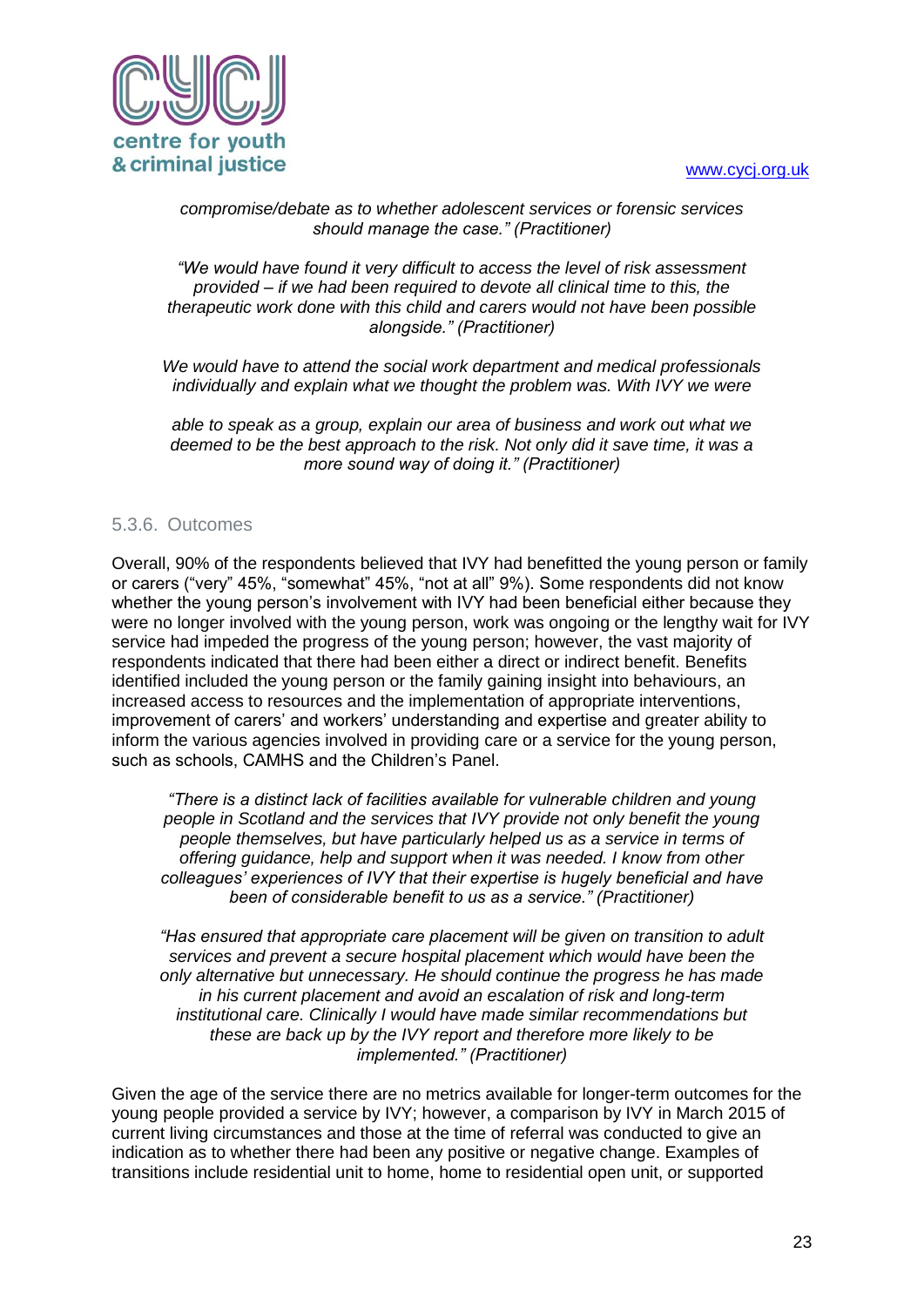

placement to own tenancy. That analysis found that 65% of the young people had been maintained in their accommodation or had moved to a more independent form of accommodation. A similar comparison was conducted in the present survey. Some of the young people's living circumstances were unknown (4), some responses were unclear (4) and in one case not applicable. In some cases (6), the young people were moved to a less independent form of accommodation, however, the majority had either been maintained in their accommodation (31) or they were now living in accommodation where they were afforded more independence (7). This equates to 73% of the young people, referred to IVY, for whom there is accommodation data  $(n = 52)$ .

As identified in the earlier comparison, this data must be interpreted carefully as it is often subject to multifarious influences and any changes to accommodation, whilst apparently positive, may not have that effect (for example, one young person is now living with a friend due to eviction from supported accommodation). In addition, it is difficult to pinpoint underlying reasons for change as their living circumstances may be entirely fortuitous and they can often be subject to multiple multi-agency interventions.

### <span id="page-24-0"></span>5.4. Staff and steering group views

Five members of staff and two professionals who sit on the IVY project steering group were contacted and asked to complete a short survey regarding their views of the project, how it has changed and how it might evolve over time. This survey was completed by three respondents and their combined responses are described below.

In terms of what the project does well for the young people involved, the individualised, flexible approach was identified, as well as engagement with young people who have difficulties trusting others which gives them the opportunity to make more positive choices for their future.

For the referrers, it was suggested that the opportunity to have to space to reflect and think, while being supported to understand the complexities of the case with which they are working, enables a growth in confidence. In addition, having their experience validated was highlighted as of particular use to the professionals who attend the IVY project.

Staffing has been an unavoidable issue in the last year of the project, with only part-time staff and consultants, therefore the service was not working to full capacity due to unfilled vacancies. Clearly this has impacted on the service offered to clients and was identified by respondents as an issue. Specifically the length of the waiting lists for both consultation and for further assessment was acknowledged as an issue, particularly with complex urgent cases. The staffing shortfall has also meant investing in personal development such as specialist training has not been prioritised within the project, nor has there been as much direct support or training provided to other professionals as would have been liked and would be possible with greater staff numbers. The short-term funding was highlighted by all respondents as a barrier to successful working.

However, the motivation and commitment of the IVY project team was regarded as key to the service. In addition, the combination of disciplines within the team enables a more comprehensive and holistic assessment of risk and needs and treatment recommendations. It was identified that agencies have trusted the project with their complex cases and this had contributed to the way in which the project has developed.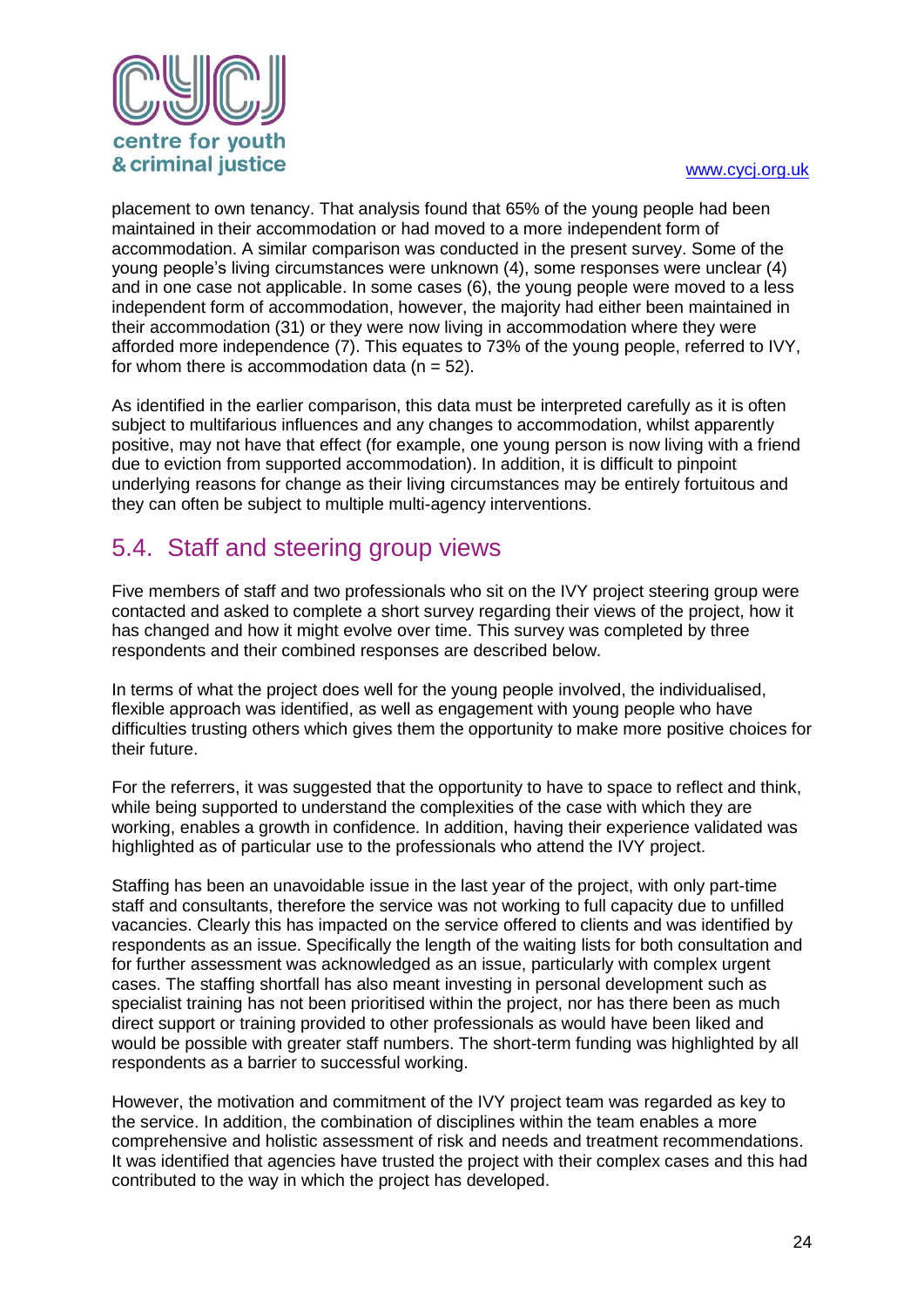

In terms of filling a gap or standing out from other services, respondents felt the broad referral criteria and the fact that the project provides a national service identified it as unique; mention was made of the high demand that it incurs. The collaborative composition of the project team, containing both psychologists and social work was also identified as one of its biggest strengths.

It was suggested that many of the young people referred to the project would otherwise be detained in secure care or custody as the only alternative to managing their high risk behaviours, both to others and in some cases to themselves. There was also concern that private but expensive psychological assessment might be the only way to have their needs and risks assessed.

# <span id="page-25-0"></span>6. Value for money

The IVY project is situated within the Centre for Youth and Criminal Justice and hosted by the University of Strathclyde, however, it has separate funding arrangements. The costs of running the service are recorded as £272,903 over the two year period, but in order to fully examine the cost-effectiveness of the service it is not as straightforward as simply dividing the cost of the service by the number of cases taken up each year. Project staff carry out other duties outwith consultation and formulation, specialist assessments and treatment. Staff, therefore were asked to complete a work diary to indicate the time that is spent on each type of task and ancillary undertakings.

For example as part of a 'Level 1' intervention there are multiple stages: examining referral documentation and preparing for the consultation, the consultation itself, completing the formulation and writing the Risk Analysis Report while following up other emails and communications associated with the case. In 24 cases there were return consultations where further information had been collated or to discuss ongoing or changing issues with the young person; in one case there were three consultations relating to one young person. Depending on the complexity of the case and the experience of the allocated worker these aspects can take varying lengths of time to complete and therefore the costs to complete them vary from case to case.

The full Risk Analysis Report that IVY undertakes for each young person referred to Level 1 and 2 of the service would have cost the local authority/health boards £720 000 over the past two years (103 young people at Level 1, £515,000, and 41 at Level 2, £205,000). This is based on figures from the Risk Management Authority of 50 hours at £100 per assessment. For Level 3 assessments, this cost would increase considerably. As well as reducing the use of other core services (A&E; substance misuse etc.), if the IVY service also prevented even one young person from entering into a secure facility for a year, a further £200,000 per person would be saved.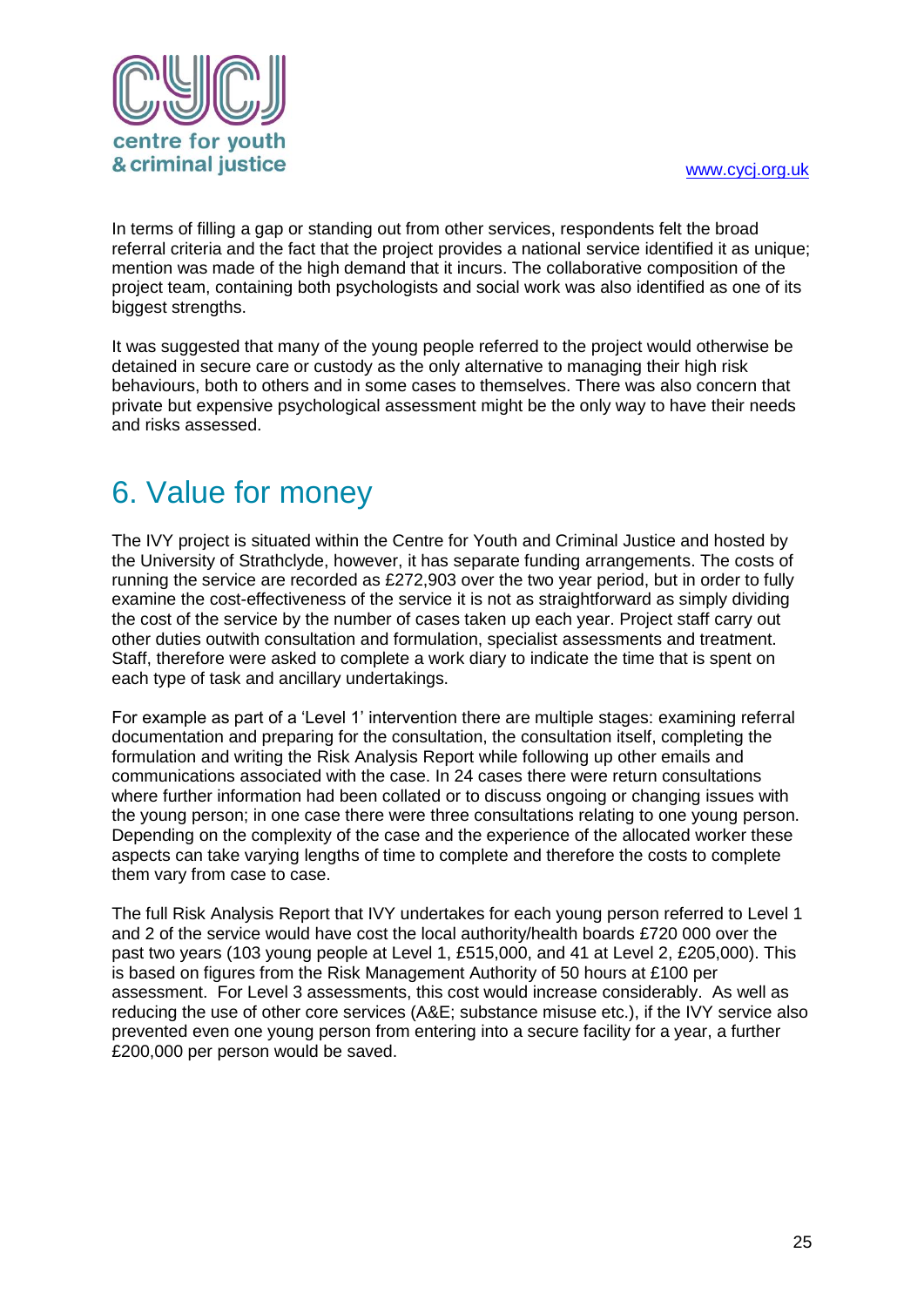*Chart 6.1 Example Level 1 + 2 case*

#### **Level 1:**

Pre-referral telephone call with social worker = 25 mins (Clinical Psychologist)

Reading for consultation = 2 x 45 minutes (Lead Psychologist and Social Work Consultant )

Consultation = 2 x 2 hours (attended by Lead Psychologist and Social Work Consultant)

Risk Analysis Report (including provisional SAVRY) = 18 hours (2 hrs. Lead Psychologist, 16 hrs. Social Work Consultant)

#### **Est. total cost of Level 1 (based on hourly rates): £1050 Est. total cost of Level 1 equivalent in local authority = £2400**

#### **Level 2:**

5 x 1.5 hours assessment appointments (Clinical Psychologist)

Travel  $= 7$  x return journeys from project base to secure unit  $= 7$  hours travel (this includes travelling to two assessment sessions that the young person refused to attend once the psychologist had arrived) (Clinical Psychologist)

File review = 4 hours (Clinical Psychologist)

Meeting with social worker  $= 2$  hours (includes 1 hour travel) (Clinical Psychologist)

Telephone liaison with multi-agency workers and parent = 2.5 hours (Clinical Psychologist)

Clinical notes and admin = 4.5 hours (Clinical Psychologist)

Report writing = 21 hours (Clinical Psychologist)

Supervision (Lead Psychologist and Clinical Psychologist)

#### **Est. total cost of Level 2 (based on hourly rates): £1215 Est. total cost of Level 2 equivalent in local authority = £5000**

The figures in the example above refer to only one case; however, they represent the workload of an average Level 2 case. When these figures are examined the cost of this case to the IVY project in terms of salary alone is estimated to be £1050 plus £1215, totalling £2265. Even with overheads and other outgoing costs such as training, telephone, travel, printing and events this is less than the cost to the local authority/health board. To carry out the work themselves, based on time estimated by the RMA, it would cost the local authorities or health boards an average of £10,000 per case.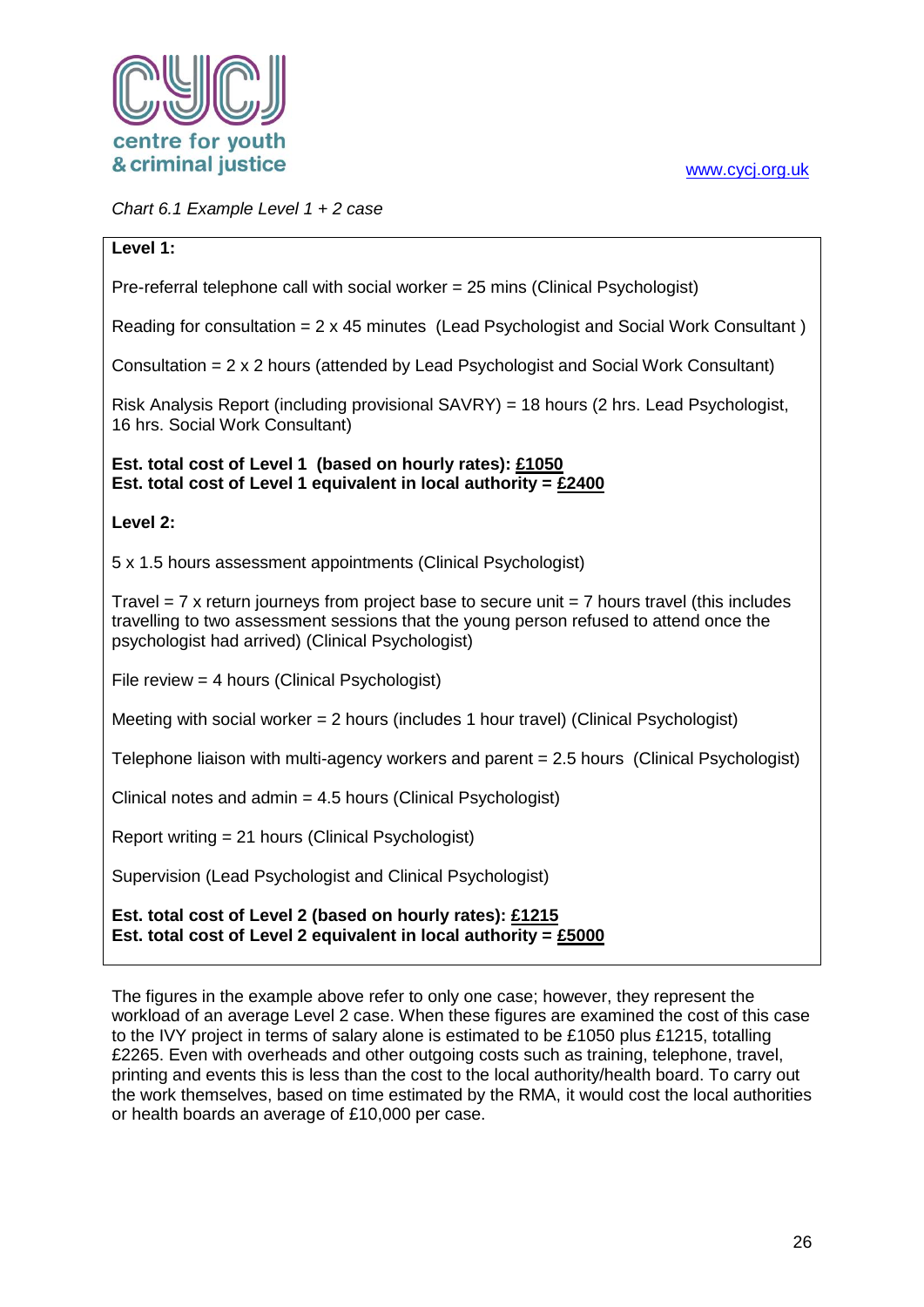

# <span id="page-27-0"></span>7. Conclusion/discussion

The referrers who responded to the survey were clear that they felt the young person's outcomes had improved as a result of the IVY project involvement in the case: project staff have had anecdotal or informal feedback to this effect. More than 95% of eligible respondents felt that the young person they referred would be moved towards better SHANARRI indicators of well-being as a result of the Risk Analysis Report received during Level 1. Similarly in terms of benefiting the families of the young person, although responses were few regarding this, those who did respond felt that parents had benefited both directly and indirectly, with increased knowledge, understanding and access to resources for the young person.

Respondents to the professionals' survey felt supported by their involvement, felt that the care plans had improved as a result of the project and all of those who responded to the survey have stated they would use the service again.

What emerged from many of the survey responses was a feeling of vulnerability on the part of the professionals and in some cases an emotional involvement in the cases referred, this was both alleviated and supported by the consultation at Level 1. All survey respondents indicated that they felt comfortable and supported by the project staff at the consultation. Although not all respondents had received a copy of the Risk Analysis Report at the point when they were surveyed, those who had generally found it to be helpful with 90% agreeing very much with the risk factor ratings, 81% finding the risk scenarios very helpful and 70% finding the risk management recommendations very helpful.

One potential short-term outcome measure involved examining the changes in living circumstances of the young people. Although this data was not available for all young people who have used the service, for those where the information was recorded, 73% of young people had either maintained their accommodation from point of referral or else had been moved to a less secure placement.

Despite some criticism from referrers regarding timescales and in some cases a concern regarding communication between the project and themselves all respondents who completed the survey said they would use the service again. This feedback suggests that there is clearly a need for the work the project does and that the support, guidance and expertise of the IVY project is appreciated by the professionals who refer their cases.

In terms of the costs of providing this service, from the example figures shown in section 6 of this report there is clearly a cost benefit to local authorities or health boards in making use of the project. The value of the service in terms of money, however, is only one aspect. What the IVY project provides is a multi-disciplinary team with particular expertise in this area. The staff are committed to the work they do while the design of the project enables open discussion, sharing of information and particularly valuable reassurance and guidance in the initial stages. Within stages 2 and 3 there is the addition of access to specialist assessments and ongoing direct work with the young person.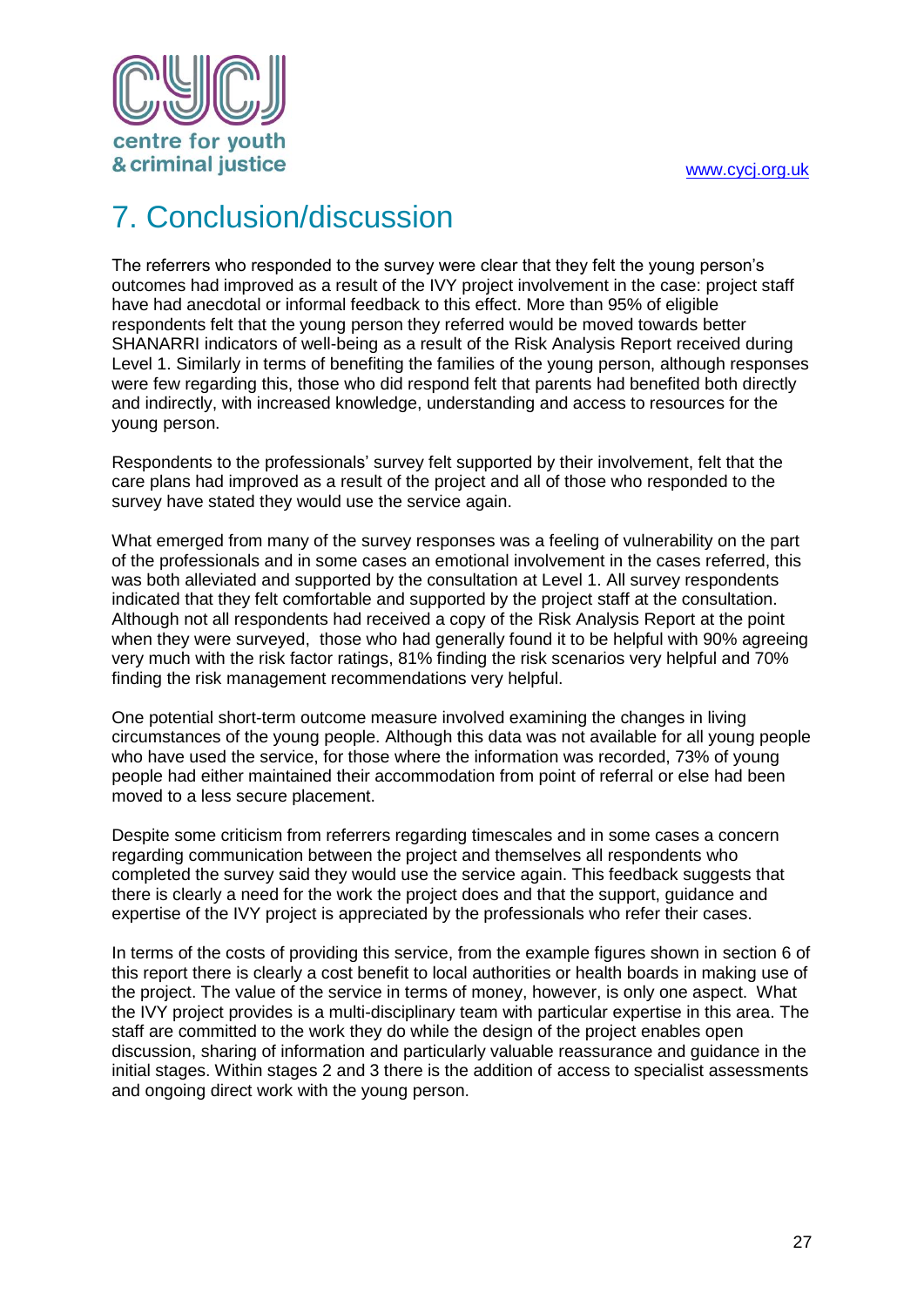

### <span id="page-28-0"></span>8. Recommendations moving forward

The title 'Space to Think' was a theme identified by both project staff and those who use the project. This reflection time is vital when working with this type of client group and a potentially undervalued and occasionally unrecognised aspect. At two years on this is also an appropriate 'time to think' for the IVY project itself - a period of time to reflect on what works well within the project and what needs refreshing or adjustment in moving forward.

• In terms of data collection within the two project databases there is a need for further refinement. Although this has improved and streamlined over the two years since the project began there is still some way to go to ensure that there is a base level of referral data and more long-term data.

• Information provided at the referral stage is more robust than previously and this has helped the consultation progress more smoothly. There is ongoing feedback regarding referrer aims collated on the day of the consultation itself which has also added clarity to the discussion and ensuring that expectations are understood.

• In line with best practice, thought should be given as to how to capture the experience of the young people who are provided with a service from IVY. As well as helping improve the service delivered to young people, it may help engender trust in the service and any support provided.

• Overall, service users were very happy with the type and quality of the services that IVY had provided but the issues regarding service delays were still extant. Even with the acknowledgement that this may have been due to resourcing issues, there was frustration around the delay between referral and consultation, consultation and receipt of the Risk Analysis Report, and consultation and receipt of further services. An analysis carried out regarding the time taken between these services may help set service users' expectations of time-scales in advance. This is something habitually practiced by project staff during Level 2 and this should filter through each stage of the project.

• A small number of referrers reported some issues about communication, an issue that was raised in the previous survey. As the respondents of this survey include those who took part in a previous survey completed in March 2015, it is not surprising to find that communication was raised as an issue again. Comments were generally positive and respondents in the main were appreciative of the opportunity provided for multi-agency information sharing although one dissenting opinion indicated that it was difficult to work on an inter-agency basis. Some comments indicated that there had been a breakdown of communication. This could be avoided by inserting a clearer communication protocol for all service users into the process.

• In some cases, IVY recommendations had not been able to be followed through, for example, through lack of resources. Although it is unlikely that it would be feasible for IVY to follow-up every case after the risk formulation has been made, practitioners could be advised to contact the service again if more support is required. This may not necessarily take the form of a full consultation.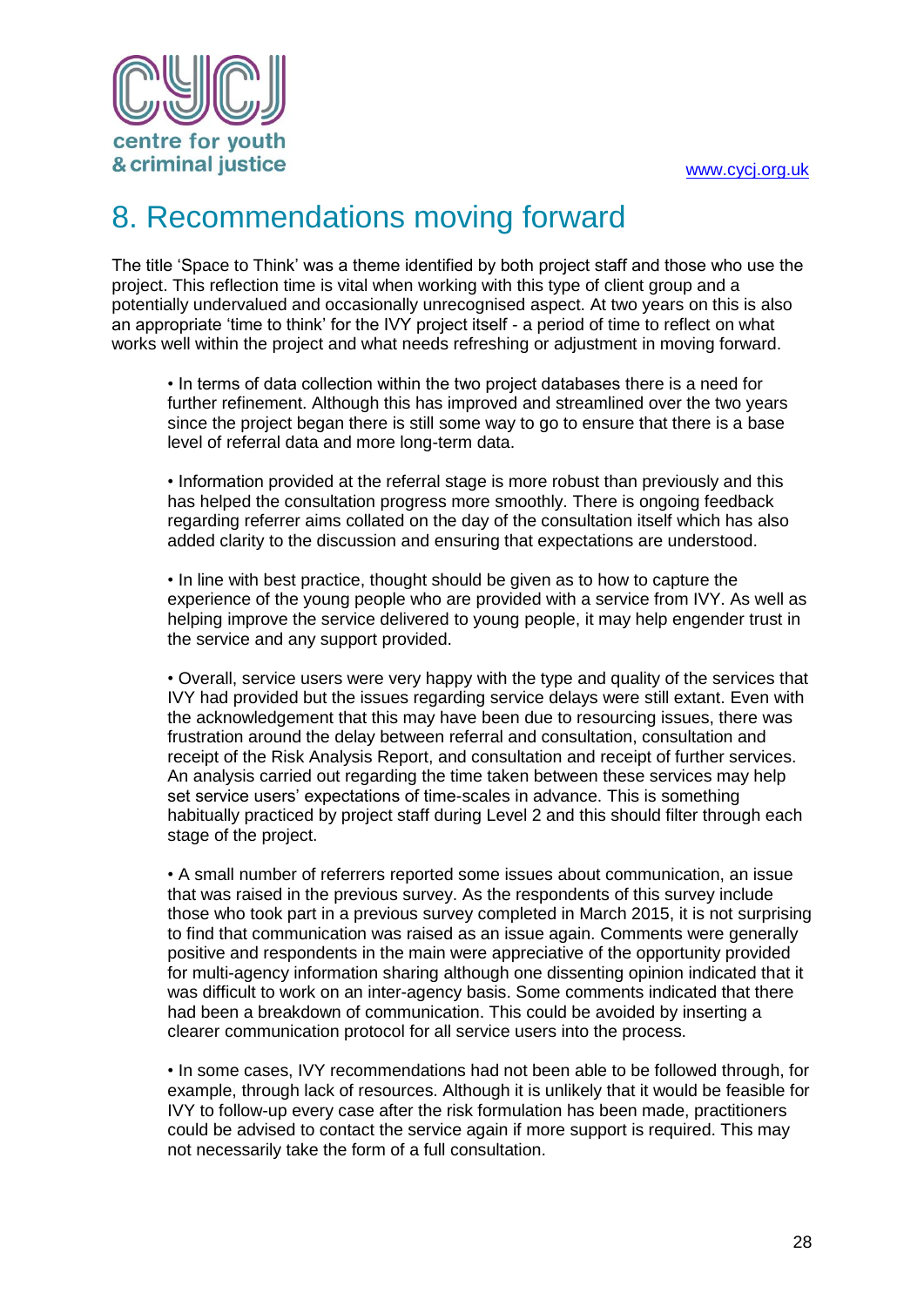

• Ongoing evaluation of the service is essential and express agreement to provide feedback on the perceived utility of the service is required on the referral form. Nevertheless, obtaining feedback remains a difficulty for IVY for various reasons. Improvements are in hand already, such as contemporaneous evaluation forms at the consultation, to overcome this; however, further thought should be given as to how to capture feedback that is current and relevant.

• Further consideration should be given to how metrics for longer-term outcomes should be assessed. Currently, partly because of the infancy of the service and the paucity of available quantitative data this is not carried out. However a comparison of living circumstances of the young persons does not provided conclusive data. A multi-agency database may provide the answer.

• Relationships are vital between the project and other services and local authorities, particularly within Levels 2 and 3. These relationships should be maintained and where possible enhanced to ensure the smooth running and reduction of delays during these levels of the project. This is something that should be prioritised with the new staffing arrangements.

• Funding for the project remains an ongoing tension: short-term funding for projects provides an additional layer of complication and stress. This has been reflected in this project with the issue of staffing which unfortunately has resulted in longer periods of waiting time for referrers and young people. Attracting highly experienced clinical psychologists to a project that has less than a year of guaranteed funding is always going to prove difficult. As a result, staff vacancies have temporarily been unfilled and current staff have had increased workloads to maintain the level of service the client group needs. Consultants have been used to meet the needs of service users which has placed more financial pressures on the service. Project staff have also been unable to take part in as much professional development as desired: this type of development helps maintain the high levels of work they produce on an ongoing basis. Similarly there has been less opportunity to provide different types of risk assessment training or workshop input to fellow professionals as they would have liked. Ultimately these issues lead directly back to under-staffing, which leads directly from the funding arrangements. In the future the project needs to secure longer term funding that would enable IVY to provide the level of high quality consistent service on an ongoing basis.